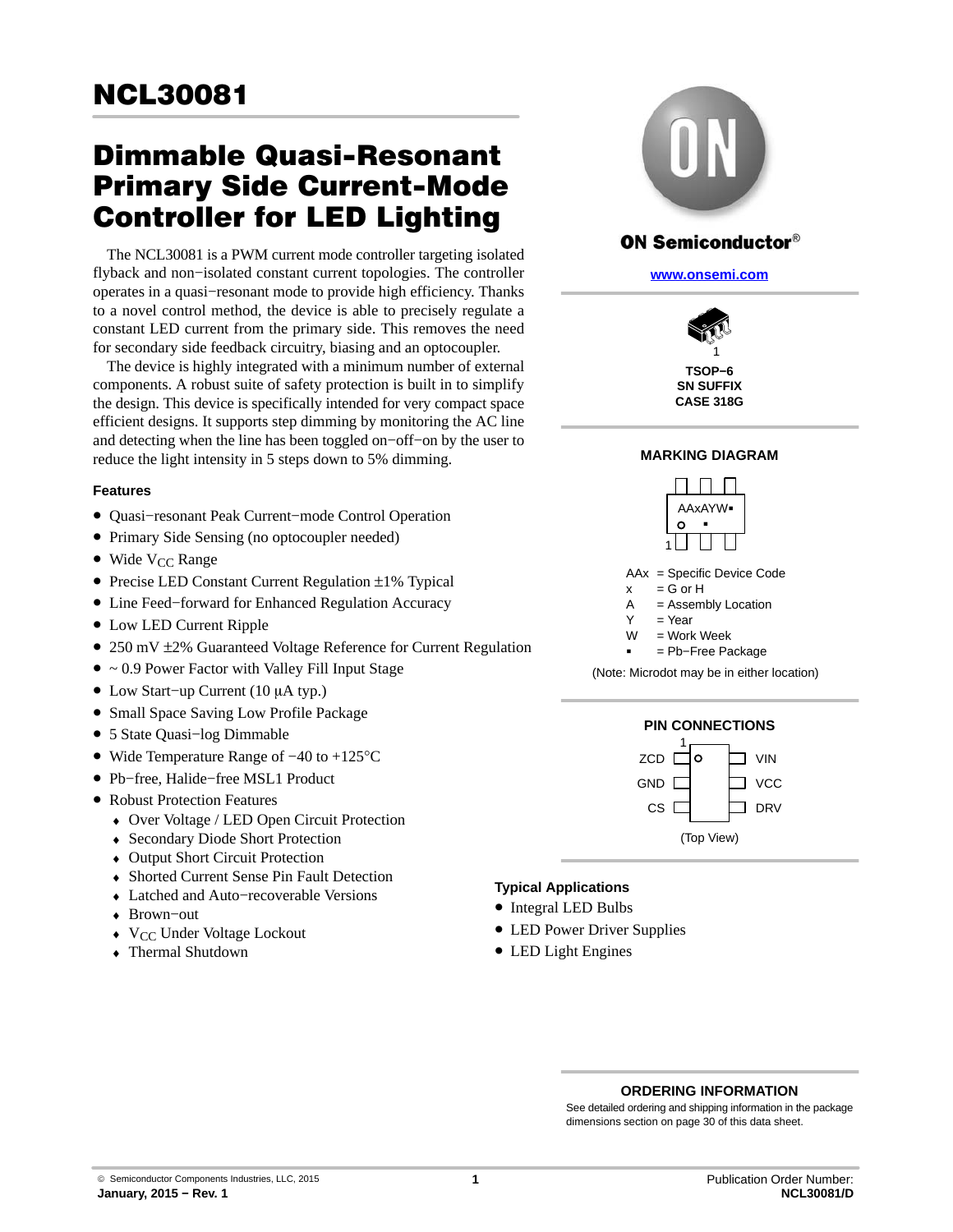



|  |  |  | <b>Table 1. PIN FUNCTION DESCRIPTION</b> |  |
|--|--|--|------------------------------------------|--|
|--|--|--|------------------------------------------|--|

| Pin No | <b>Pin Name</b> | <b>Function</b>                    | <b>Pin Description</b>                                                                                                                          |
|--------|-----------------|------------------------------------|-------------------------------------------------------------------------------------------------------------------------------------------------|
|        | ZCD             | Zero Crossing Detection            | Connected to the auxiliary winding, this pin detects the core reset event.                                                                      |
| 2      | <b>GND</b>      |                                    | The controller ground                                                                                                                           |
|        | CS              | Current sense                      | This pin monitors the primary peak current                                                                                                      |
|        | <b>DRV</b>      | Driver output                      | The current capability of the totem pole gate drive $(+0.3/-0.5 A)$ makes it suit-<br>able to effectively drive a broad range of power MOSFETs. |
| 5      | VCC             | Supplies the controller            | This pin is connected to an external auxiliary voltage.                                                                                         |
| 6      | VIN             | Input voltage sensing<br>Brown-Out | This pin observes the HV rail and is used in valley selection. This pin also<br>monitors and protects for low mains conditions.                 |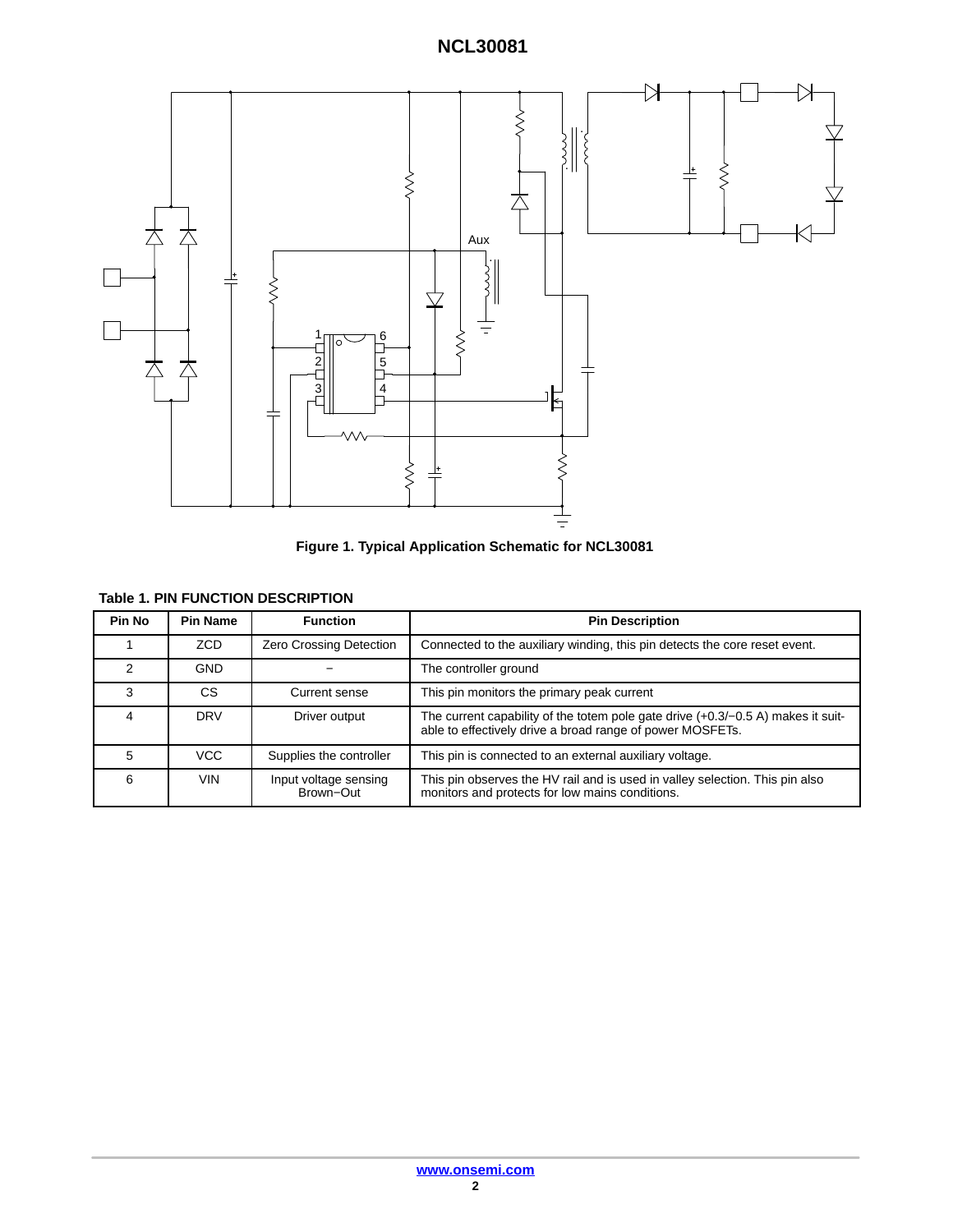

**Figure 2. Internal Circuit Architecture**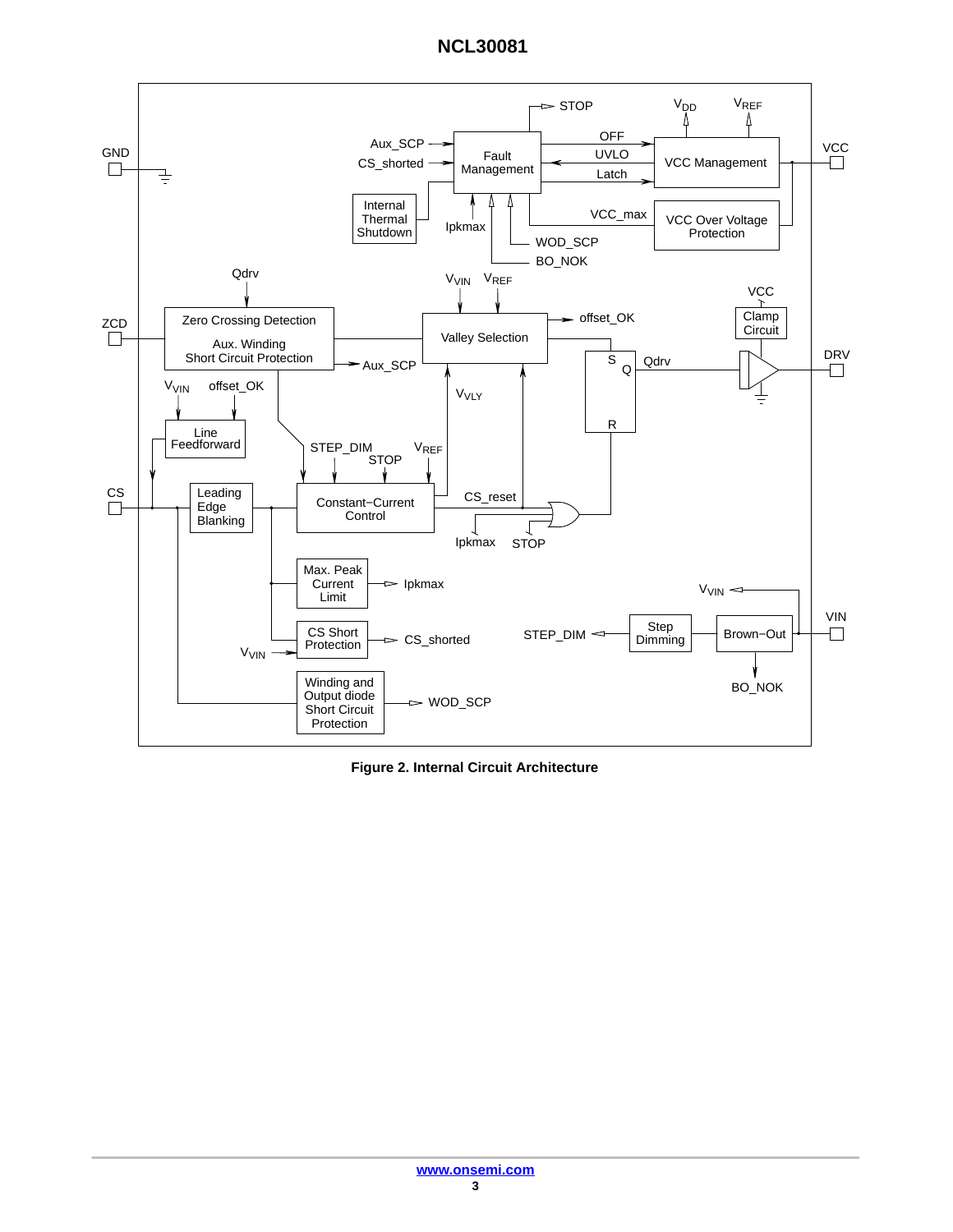| Symbol                              | Rating                                                                                                                         | Value                                       | Unit         |
|-------------------------------------|--------------------------------------------------------------------------------------------------------------------------------|---------------------------------------------|--------------|
| $V_{\text{CC}(MAX)}$<br>ICC(MAX)    | Maximum Power Supply voltage, VCC pin, continuous voltage<br>Maximum current for VCC pin                                       | $-0.3, +35$<br>Internally limited           | V<br>mA      |
| V <sub>DRV(MAX)</sub><br>IDRV(MAX)  | Maximum driver pin voltage, DRV pin, continuous voltage<br>Maximum current for DRV pin                                         | $-0.3$ , $V_{DRV}$ (Note 1)<br>$-500, +800$ | $\vee$<br>mA |
| <b>V<sub>MAX</sub></b><br>$I_{MAX}$ | Maximum voltage on low power pins (except pins DRV and VCC)<br>Current range for low power pins (except pins ZCD, DRV and VCC) | $-0.3, +5.5$<br>$-2, +5$                    | V<br>mA      |
| $V_{ZCD(MAX)}$<br>IZCD(MAX)         | Maximum voltage for ZCD pin<br>Maximum current for ZCD pin                                                                     | $-0.3, +10$<br>$-2, +5$                     | V<br>mA      |
| $R_{\theta J-A}$                    | Thermal Resistance, Junction-to-Air                                                                                            | 360                                         | °C/W         |
| $T_{J(MAX)}$                        | Maximum Junction Temperature                                                                                                   | 150                                         | $^{\circ}C$  |
|                                     | <b>Operating Temperature Range</b>                                                                                             | $-40$ to $+125$                             | $^{\circ}C$  |
|                                     | Storage Temperature Range                                                                                                      | $-60$ to $+150$                             | $^{\circ}C$  |
|                                     | ESD Capability, HBM model (Note 2)                                                                                             | 4                                           | kV           |
|                                     | ESD Capability, MM model (Note 2)                                                                                              | 200                                         | V            |

Stresses exceeding those listed in the Maximum Ratings table may damage the device. If any of these limits are exceeded, device functionality should not be assumed, damage may occur and reliability may be affected.

1. V<sub>DRV</sub> is the DRV clamp voltage V<sub>DRV(high)</sub> when V<sub>CC</sub> is higher than V<sub>DRV(high)</sub>. V<sub>DRV</sub> is V<sub>CC</sub> unless otherwise noted.<br>2. This device series contains ESD protection and exceeds the following tests: Human Body Mo Machine Model Method 200 V per JEDEC JESD22−A115−A.

3. This device contains latch−up protection and exceeds 100 mA per JEDEC Standard JESD78 except for VIN pin which passes 60 mA.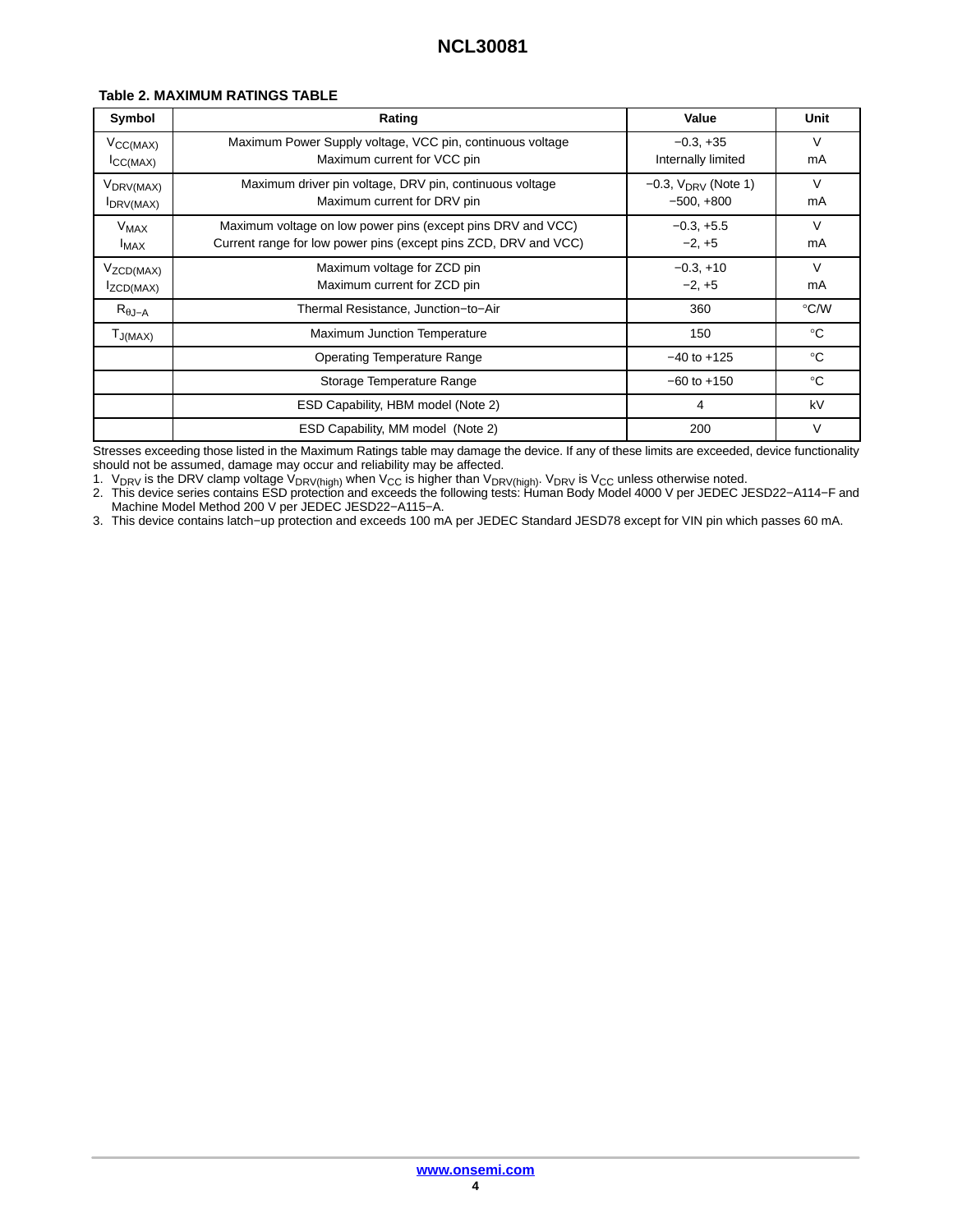<span id="page-4-0"></span>

| Table 3. ELECTRICAL CHARACTERISTICS (Unless otherwise noted: For typical values $T_J = 25^{\circ}C$ , $V_{CC} = 12 V$ ; |  |
|-------------------------------------------------------------------------------------------------------------------------|--|
| For min/max values T <sub>J</sub> = -40°C to +125°C, Max T <sub>J</sub> = 150°C, V <sub>CC</sub> = 12 V)                |  |

| <b>Description</b>                                                                                                                | <b>Test Condition</b>                                                                     | Symbol                                                                   | Min                                           | <b>Typ</b>               | Max                           | Unit   |
|-----------------------------------------------------------------------------------------------------------------------------------|-------------------------------------------------------------------------------------------|--------------------------------------------------------------------------|-----------------------------------------------|--------------------------|-------------------------------|--------|
| STARTUP AND SUPPLY CIRCUITS                                                                                                       |                                                                                           |                                                                          |                                               |                          |                               |        |
| Supply Voltage<br>Startup Threshold<br>Minimum Operating Voltage<br>Hysteresis $V_{CC(on)} - V_{CC(off)}$<br>Internal logic reset | V <sub>CC</sub> increasing<br>V <sub>CC</sub> decreasing<br>V <sub>CC</sub> decreasing    | $V_{CC(on)}$<br>$V_{CC(off)}$<br>V <sub>CC(HYS)</sub><br>$V_{CC(reset)}$ | 16<br>8.2<br>8<br>3.5                         | 18<br>8.8<br>4.5         | 20<br>9.4<br>$5.5\,$          | V      |
| Over Voltage Protection<br>VCC OVP threshold                                                                                      |                                                                                           | $V_{CC(OVP)}$                                                            | 26                                            | 28                       | 30                            | V      |
| V <sub>CC(off)</sub> noise filter<br>V <sub>CC(reset)</sub> noise filter-                                                         |                                                                                           | $t_{VCC(off)}$<br>$t_{VCC(reset)}$                                       | $\overline{\phantom{0}}$<br>$\qquad \qquad -$ | 5<br>20                  | -<br>$\overline{\phantom{m}}$ | μs     |
| Startup current                                                                                                                   |                                                                                           | ICC(stat)                                                                | $\qquad \qquad -$                             | 13                       | 30                            | μA     |
| Startup current in fault mode                                                                                                     |                                                                                           | ICC(sFault)                                                              | $\qquad \qquad -$                             | 46                       | 60                            | μA     |
| <b>Supply Current</b><br>Device Disabled/Fault<br>Device Enabled/No output load on pin 5<br>Device Switching ( $F_{sw}$ = 65 kHz) | $V_{CC}$ > $V_{CC(off)}$<br>$F_{sw}$ = 65 kHz<br>$C_{DRV} = 470$ pF,<br>$F_{sw}$ = 65 kHz | $I_{\rm CC1}$<br>$I_{CC2}$<br>$I_{CC3}$                                  | 0.8<br>$\overline{\phantom{0}}$               | 1.0<br>2.15<br>2.6       | 1.4<br>4.0<br>5.0             | mA     |
| <b>CURRENT SENSE</b>                                                                                                              |                                                                                           |                                                                          |                                               |                          |                               |        |
| Maximum Internal current limit                                                                                                    |                                                                                           | VILIM                                                                    | 0.95                                          | $\mathbf{1}$             | 1.05                          | $\vee$ |
| Leading Edge Blanking Duration for VII IM<br>$(T_i = -25^{\circ}C \text{ to } 125^{\circ}C)$                                      |                                                                                           | $t_{LEB}$                                                                | 250                                           | 300                      | 350                           | ns     |
| Leading Edge Blanking Duration for VILIM<br>$(T_i = -40^{\circ}C \text{ to } 125^{\circ}C)$                                       |                                                                                           | t <sub>LEB</sub>                                                         | 240                                           | 300                      | 350                           | ns     |
| Input Bias Current                                                                                                                | DRV high                                                                                  | $I_{bias}$                                                               | $\qquad \qquad -$                             | 0.02                     | $\overline{\phantom{0}}$      | μA     |
| Propagation delay from current detection to gate off-state                                                                        |                                                                                           | t <sub>ILIM</sub>                                                        |                                               | 50                       | 150                           | ns     |
| Threshold for immediate fault protection activation                                                                               |                                                                                           | $V_{CS(stop)}$                                                           | 1.35                                          | 1.5                      | 1.65                          | V      |
| Leading Edge Blanking Duration for V <sub>CS(stop)</sub>                                                                          |                                                                                           | $t_{\text{BCS}}$                                                         | -                                             | 120                      | -                             | ns     |
| Blanking time for CS to GND short detection $V_{pinVIN} = 1$ V                                                                    |                                                                                           | $t_{CS(blank1)}$                                                         | 8.0                                           | $\overline{\phantom{0}}$ | 14.0                          | μS     |
| Blanking time for CS to GND short detection $V_{\text{pinVIN}} = 3.3$ V                                                           |                                                                                           | $t_{CS(blank2)}$                                                         | 2.6                                           | $\overline{\phantom{0}}$ | 4.6                           | μs     |
| <b>GATE DRIVE</b>                                                                                                                 |                                                                                           |                                                                          |                                               |                          |                               |        |
| <b>Drive Resistance</b><br>DRV Sink<br><b>DRV</b> Source                                                                          |                                                                                           | $R_{SNK}$<br>$R_{SRC}$                                                   |                                               | 13<br>30                 |                               | Ω      |
| Drive current capability<br>DRV Sink (Note 4)<br>DRV Source (Note 4)                                                              |                                                                                           | <b>I</b> <sub>SNK</sub><br><b>I</b> <sub>SRC</sub>                       | $\qquad \qquad -$<br>-                        | 500<br>300               | -<br>$\overline{\phantom{0}}$ | mA     |
| Rise Time (10% to 90%)                                                                                                            | $C_{DRV} = 470$ pF                                                                        | $t_{r}$                                                                  | $\overline{\phantom{0}}$                      | 40                       | $\qquad \qquad -$             | ns     |
| Fall Time (90% to 10%)                                                                                                            | $C_{DRV} = 470$ pF                                                                        | tf                                                                       | $\overline{\phantom{m}}$                      | 30                       | $\qquad \qquad -$             | ns     |
| DRV Low Voltage                                                                                                                   | $V_{CC} = V_{CC(off)} + 0.2 V$<br>$C_{DRV} = 470 \text{ pF}$<br>$R_{DRV} = 33 k\Omega$    | V <sub>DRV(low)</sub>                                                    | 8                                             |                          | —                             | V      |
| DRV High Voltage                                                                                                                  | $V_{CC}$ = 30 V<br>$C_{DRV} = 470$ pF,<br>$R_{\text{DRV}} = 33 \text{ k}\Omega$           | V <sub>DRV(high)</sub>                                                   | 10                                            | 12                       | 14                            | V      |

[4](#page-6-0). Guaranteed by design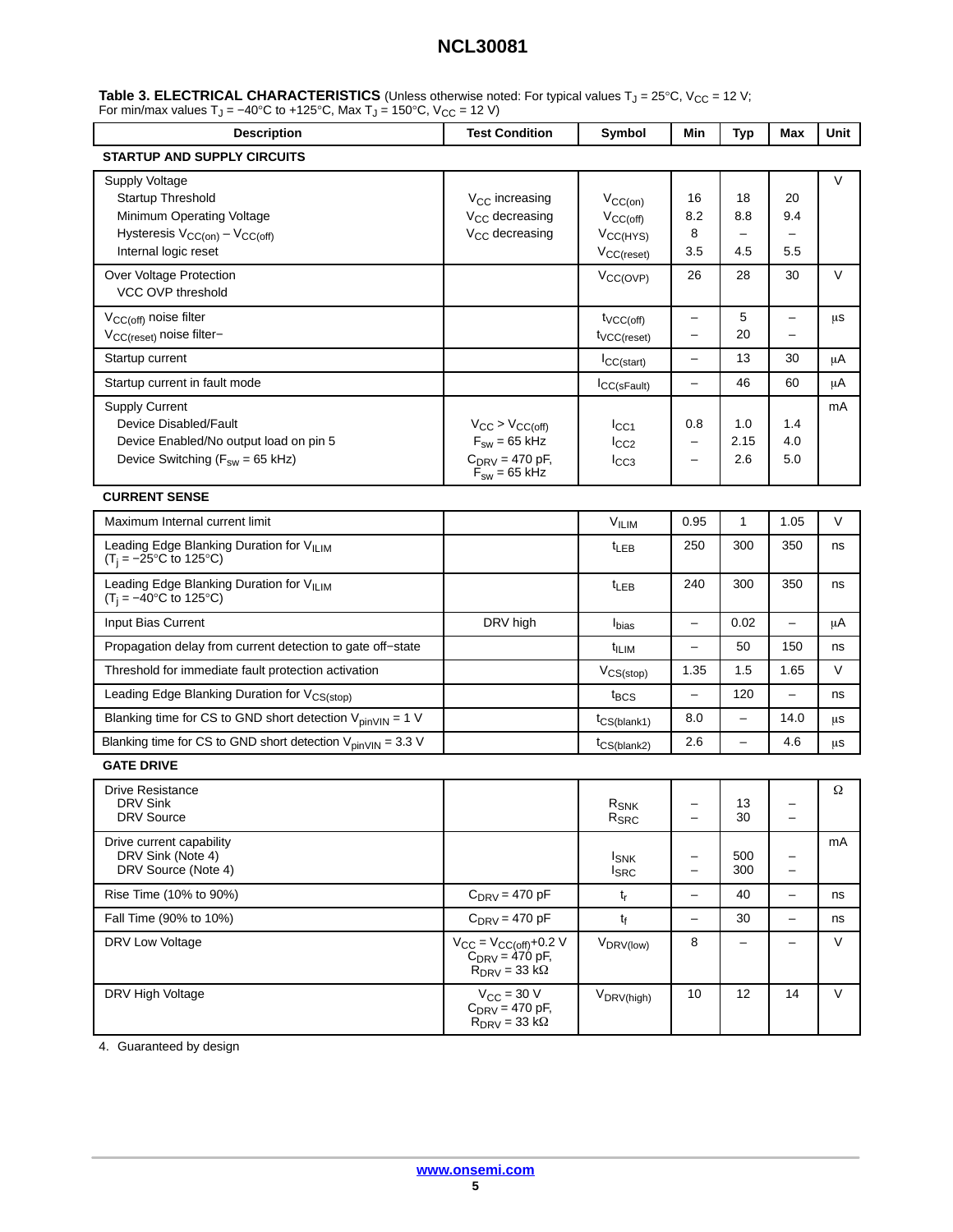| Table 3. ELECTRICAL CHARACTERISTICS (Unless otherwise noted: For typical values $T_J = 25^{\circ}C$ , $V_{CC} = 12 V$ ; |  |
|-------------------------------------------------------------------------------------------------------------------------|--|
| For min/max values T <sub>J</sub> = -40°C to +125°C, Max T <sub>J</sub> = 150°C, V <sub>CC</sub> = 12 V)                |  |

| <b>Description</b>                                                                                                                             | <b>Test Condition</b>                               | Symbol                      | Min                      | <b>Typ</b>    | <b>Max</b>               | Unit   |
|------------------------------------------------------------------------------------------------------------------------------------------------|-----------------------------------------------------|-----------------------------|--------------------------|---------------|--------------------------|--------|
| <b>ZERO VOLTAGE DETECTION CIRCUIT</b>                                                                                                          |                                                     |                             |                          |               |                          |        |
| ZCD threshold voltage                                                                                                                          | V <sub>ZCD</sub> increasing                         | V <sub>ZCD</sub> (THI)      | 25                       | 45            | 65                       | mV     |
| ZCD threshold voltage (Note 4)                                                                                                                 | V <sub>ZCD</sub> decreasing                         | $V_{ZCD(THD)}$              | 5                        | 25            | 45                       | mV     |
| ZCD hysteresis (Note 4)                                                                                                                        | V <sub>ZCD</sub> increasing                         | V <sub>ZCD(HYS)</sub>       | 10                       | $\equiv$      | $\overline{\phantom{0}}$ | mV     |
| Threshold voltage for output short circuit or aux. winding<br>short circuit detection                                                          |                                                     | V <sub>ZCD</sub> (short)    | 0.8                      | $\mathbf{1}$  | 1.2                      | V      |
| Short circuit detection Timer                                                                                                                  | $V_{ZCD}$ < $V_{ZCD(short)}$                        | tovLD                       | 70                       | 90            | 110                      | ms     |
| Auto-recovery timer duration                                                                                                                   |                                                     | t <sub>recovery</sub>       | 3                        | 4             | 5                        | s      |
| Input clamp voltage<br>High state<br>Low state                                                                                                 | $I_{pin1} = 3.0 \text{ mA}$<br>$I_{pin1} = -2.0$ mA | V <sub>CH</sub><br>$V_{CL}$ | $-0.9$                   | 9.5<br>$-0.6$ | $-0.3$                   | $\vee$ |
| Propagation Delay from valley detection to DRV high                                                                                            | V <sub>ZCD</sub> decreasing                         | t <sub>DEM</sub>            | $\overline{\phantom{0}}$ | $\equiv$      | 150                      | ns     |
| Equivalent time constant for ZCD input (Note 4)                                                                                                |                                                     | <sup>t</sup> PAR            | $\overline{\phantom{0}}$ | 20            | $\overline{\phantom{0}}$ | ns     |
| Blanking delay after on-time                                                                                                                   |                                                     | <b>E</b> BLANK              | 2.25                     | 3             | 3.75                     | μs     |
| Timeout after last demag transition                                                                                                            |                                                     | t <sub>TIMO</sub>           | 5                        | 6.5           | 8                        | μs     |
| <b>CONSTANT CURRENT CONTROL</b>                                                                                                                |                                                     |                             |                          |               |                          |        |
| Reference Voltage at $T_i = 25^{\circ}C$                                                                                                       |                                                     | $V_{REF}$                   | 245                      | 250           | 255                      | mV     |
| Reference Voltage T <sub>i</sub> = $-40^{\circ}$ C to 125°C                                                                                    |                                                     | <b>V<sub>REF</sub></b>      | 242.5                    | 250           | 257.5                    | mV     |
| 70% reference voltage                                                                                                                          |                                                     | $V_{REF50}$                 | $\overline{\phantom{0}}$ | 175           | $\overline{\phantom{0}}$ | mV     |
| 40% reference voltage                                                                                                                          |                                                     | $V_{REF50}$                 | $\overline{\phantom{0}}$ | 100           | -                        | mV     |
| 25% reference voltage                                                                                                                          |                                                     | $V_{REF50}$                 | -                        | 62.5          | -                        | mV     |
| 10% reference voltage                                                                                                                          |                                                     | $V_{REF50}$                 | —                        | 25            | $\overline{\phantom{0}}$ | mV     |
| 5% reference voltage                                                                                                                           |                                                     | $V_{REF50}$                 |                          | 12.5          | $\overline{\phantom{0}}$ | mV     |
| Current sense lower threshold for detection of the<br>leakage inductance reset time                                                            |                                                     | $V_{CS(low)}$               | 30                       | 55            | 80                       | mV     |
| <b>LINE FEED-FORWARD</b>                                                                                                                       |                                                     |                             |                          |               |                          |        |
| V <sub>VIN</sub> to I <sub>CS(offset)</sub> conversion ratio                                                                                   |                                                     | $K_{LFF}$                   | 15                       | 17            | 19                       | µA/V   |
| Offset current maximum value                                                                                                                   | $V_{pinVIN} = 4.5 V$                                | $I_{offset(MAX)}$           | 67.5                     | 76.5          | 85.5                     | μA     |
| V <sub>REF</sub> value below which the offset current source is turned off                                                                     | $V_{REF}$ decreases                                 | $V_{REF(off)}$              |                          | 15            | -                        | mV     |
| $V_{REF}$ value above which the offset current source is turned on                                                                             | V <sub>REF</sub> increases                          | $V_{REF(on)}$               | $\overline{\phantom{0}}$ | 20            | $\overline{\phantom{0}}$ | mV     |
| <b>VALLEY SELECTION</b>                                                                                                                        |                                                     |                             |                          |               |                          |        |
| Threshold for line range detection V <sub>in</sub> increasing<br>(1 <sup>st</sup> to 2 <sup>nd</sup> valley transition for $V_{REF}$ > 0.75 V) | V <sub>VIN</sub> increases                          | $V_{HL}$                    | 2.28                     | 2.4           | 2.52                     | V      |
| Threshold for line range detection V <sub>in</sub> decreasing<br>( $2nd$ to 1 <sup>st</sup> valley transition for $V_{REF} > 0.75$ V)          | V <sub>VIN</sub> decreases                          | <b>V<sub>LL</sub></b>       | 2.18                     | 2.3           | 2.42                     | $\vee$ |
| Blanking time for line range detection                                                                                                         |                                                     | <sup>t</sup> HL(blank)      | 15                       | 25            | 35                       | ms     |

[4](#page-6-0). Guaranteed by design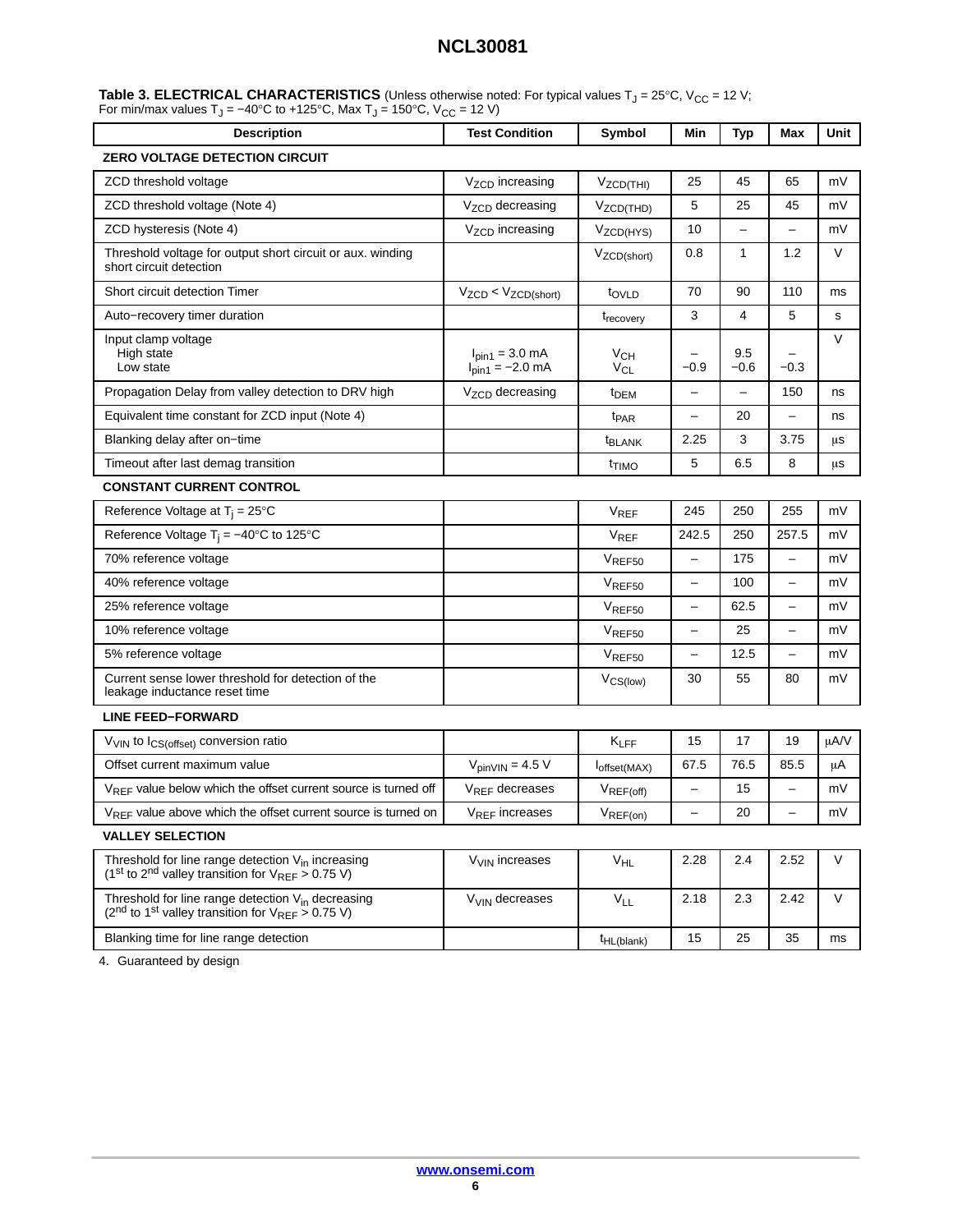<span id="page-6-0"></span>

|                                                                                                                    | Table 3. ELECTRICAL CHARACTERISTICS (Unless otherwise noted: For typical values $T_J = 25^{\circ}C$ , $V_{CC} = 12 V$ ; |
|--------------------------------------------------------------------------------------------------------------------|-------------------------------------------------------------------------------------------------------------------------|
| For min/max values T <sub>J</sub> = $-40^{\circ}$ C to +125°C, Max T <sub>J</sub> = 150°C, V <sub>CC</sub> = 12 V) |                                                                                                                         |

| <b>Description</b>                                                                                              | <b>Test Condition</b>                        | Symbol                      | Min                      | Typ   | <b>Max</b> | Unit        |
|-----------------------------------------------------------------------------------------------------------------|----------------------------------------------|-----------------------------|--------------------------|-------|------------|-------------|
| <b>VALLEY SELECTION</b>                                                                                         |                                              |                             |                          |       |            |             |
| Valley thresholds                                                                                               |                                              |                             |                          |       |            | mV          |
| 1st to 2nd valley transition at LL and 2nd to 3rd valley HL                                                     | $V_{RFF}$ decreases                          | $V_{VLY1-2/2-3}$            | 177.5                    | 187.5 | 197.5      |             |
| 2 <sup>nd</sup> to 1 <sup>st</sup> valley transition at LL and 3 <sup>rd</sup> to 2 <sup>nd</sup> valley HL     | $V_{RFF}$ increases                          | $VVLY2-1/3-2$               | 185.0                    | 195.0 | 205.0      |             |
| 2 <sup>nd</sup> to 4 <sup>th</sup> valley transition at LL and 3 <sup>rd</sup> to 5 <sup>th</sup> valley HL     | $V_{RFF}$ decreases                          | $VVLY2-4/3-5$               | 117.5                    | 125.0 | 132.5      |             |
| 4 <sup>th</sup> to 2 <sup>nd</sup> valley transition at LL and 5 <sup>th</sup> to 3 <sup>rd</sup> valley HL     | $V_{RFF}$ increases                          | $VVLY4-2/5-3$               | 125.0                    | 132.5 | 140.0      |             |
| 4 <sup>th</sup> to 7 <sup>th</sup> valley transition at LL and 5 <sup>th</sup> to 8 <sup>th</sup> valley HL     | $V_{RFF}$ decreases                          | V <sub>VLY4-7/5-8</sub>     |                          | 75.0  |            |             |
| 7 <sup>th</sup> to 4 <sup>th</sup> valley transition at LL and 8 <sup>th</sup> to 5 <sup>th</sup> valley HL     | $V_{RFF}$ increases                          | V <sub>VLY7-4/8-5</sub>     | -                        | 82.5  |            |             |
| 7 <sup>th</sup> to 11 <sup>th</sup> valley transition at LL and 8 <sup>th</sup> to 12 <sup>th</sup> valley HL   | $V_{RFF}$ decreases                          | V <sub>VLY7-11/8-12</sub>   | -                        | 37.5  |            |             |
| 11 <sup>th</sup> to 7 <sup>th</sup> valley transition at LL and 12 <sup>th</sup> to 8 <sup>th</sup> valley HL   | $V_{RFF}$ increases                          | V <sub>VLY11-7/12-8</sub>   | -                        | 50.0  |            |             |
| 11 <sup>th</sup> to 13 <sup>th</sup> valley transition at LL and 12 <sup>th</sup> to 15 <sup>th</sup> valley HL | $V_{RFF}$ decreases                          | V <sub>VLY11-13/12-15</sub> | -                        | 15.0  |            |             |
| 13 <sup>th</sup> to 11 <sup>th</sup> valley transition at LL and 15 <sup>th</sup> to 12 <sup>th</sup> valley HL | $V_{RFF}$ increases                          | V <sub>VLY13-11/15-12</sub> | -                        | 20.0  |            |             |
| <b>THERMAL SHUTDOWN</b>                                                                                         |                                              |                             |                          |       |            |             |
| Thermal Shutdown (Note 4)                                                                                       | Device switching<br>$(F_{SW}$ around 65 kHz) | T <sub>SHDN</sub>           | 130                      | 155   | 170        | $^{\circ}C$ |
| Thermal Shutdown Hysteresis (Note 4)                                                                            |                                              | T <sub>SHDN(HYS)</sub>      | $\overline{\phantom{0}}$ | 55    | -          | $^{\circ}C$ |
| <b>BROWN-OUT</b>                                                                                                |                                              |                             |                          |       |            |             |
| Brown-Out ON level (IC start pulsing)                                                                           | $V_{SD}$ increasing                          | $V_{BO(0n)}$                | 0.90                     | 1     | 1.10       | $\vee$      |
| Brown-Out OFF level (IC shuts down)                                                                             | $V_{SD}$ decreasing                          | $V_{BO(off)}$               | 0.85                     | 0.9   | 0.95       | $\vee$      |
| BO comparators delay                                                                                            |                                              | $t_{BO(delay)}$             | -                        | 30    | -          | μs          |
| Brown-Out blanking time                                                                                         |                                              | t <sub>BO</sub> (blank)     | 35                       | 50    | 65         | ms          |
| Brown-out pin bias current                                                                                      |                                              | $I_{BO(bias)}$              | $-250$                   |       | 250        | nA          |

4. Guaranteed by design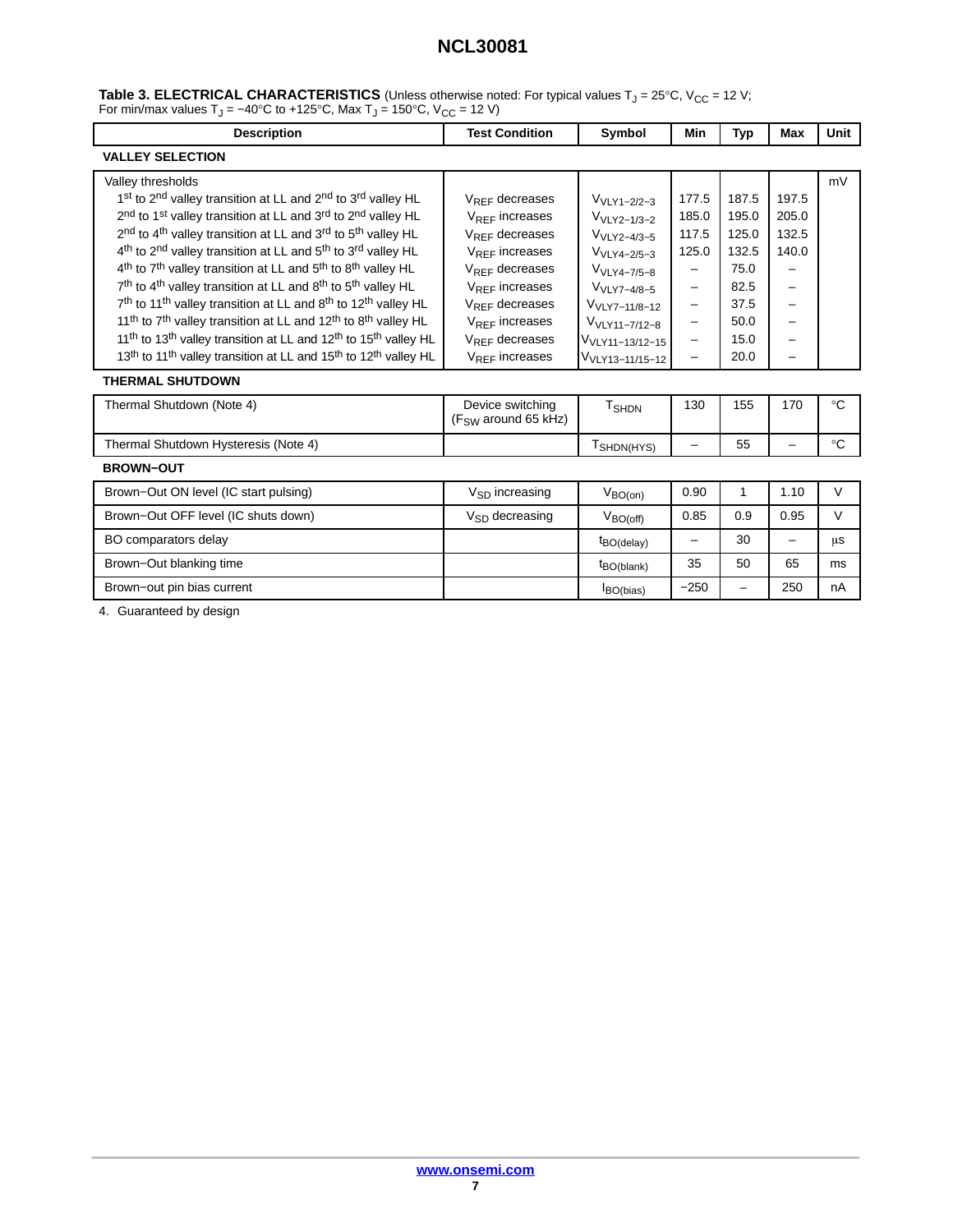#### Figure 3. V<sub>CC(on)</sub> vs. Junction Temperature Figure 4. V<sub>CC(off)</sub> vs. Junction Temperature  $T_J$ , JUNCTION TEMPERATURE (°C)  $T_J$ , JUNCTION TEMPERATURE (°C) −40 −20 0 20 40 60 80 100 17.90<br><sup>-40</sup>– 17.95 18.00 S 18.05<br>ີ້ ອິ<br>S 18.00 18.10 18.15  $8.65$   $-40$ 8.70 8.75 8.80 8.85 Figure 5. V<sub>CC(OVP)</sub> vs. Junction Temperature Figure 6. I<sub>CC1</sub> vs. Junction Temperature  $T_{\rm J}$ , JUNCTION TEMPERATURE (°C)  $T_{\rm J}$ , JUNCTION TEMPERATURE (°C) 27.40<br>-40  $\frac{0}{2}$ 27.55  $27.60$  $\sum$ 27.65 27.70 27.75 27.80  $0.95$   $-40$ 0.97 0.99 1.01 ଙ୍କ<br>\_ 1.03<br>\_ 1.01 1.05 1.07 1.09  $T_J$ , JUNCTION TEMPERATURE (°C)  $T_J$ , JUNCTION TEMPERATURE (°C)  $2.00$   $-40$ 2.05 2.10 2.15 2.20  $2.35$   $-40$ 2.40 2.50  $\begin{array}{c} \widehat{\mathcal{E}} \in \mathbb{Z} \ 2.55 \ 0.50 \end{array}$ 2.60 2.65 2.70 Vcc<sub>(off)</sub> (V) Vcc(ovP) (V) ICC2 (mA) 120 100 −40 120 −20 0 20 40 60 80 −40 −20 0 20 40 60 80 100 120 −40 −20 0 20 40 60 80 100 120 −40 −20 0 20 40 60 80 100 120 −40 −20 0 20 40 60 80 100 120 2.45 27.50 27.45

#### **TYPICAL CHARACTERISTICS**

Figure 7. I<sub>CC2</sub> vs. Junction Temperature **Figure 8. ICC3** vs. Junction Temperature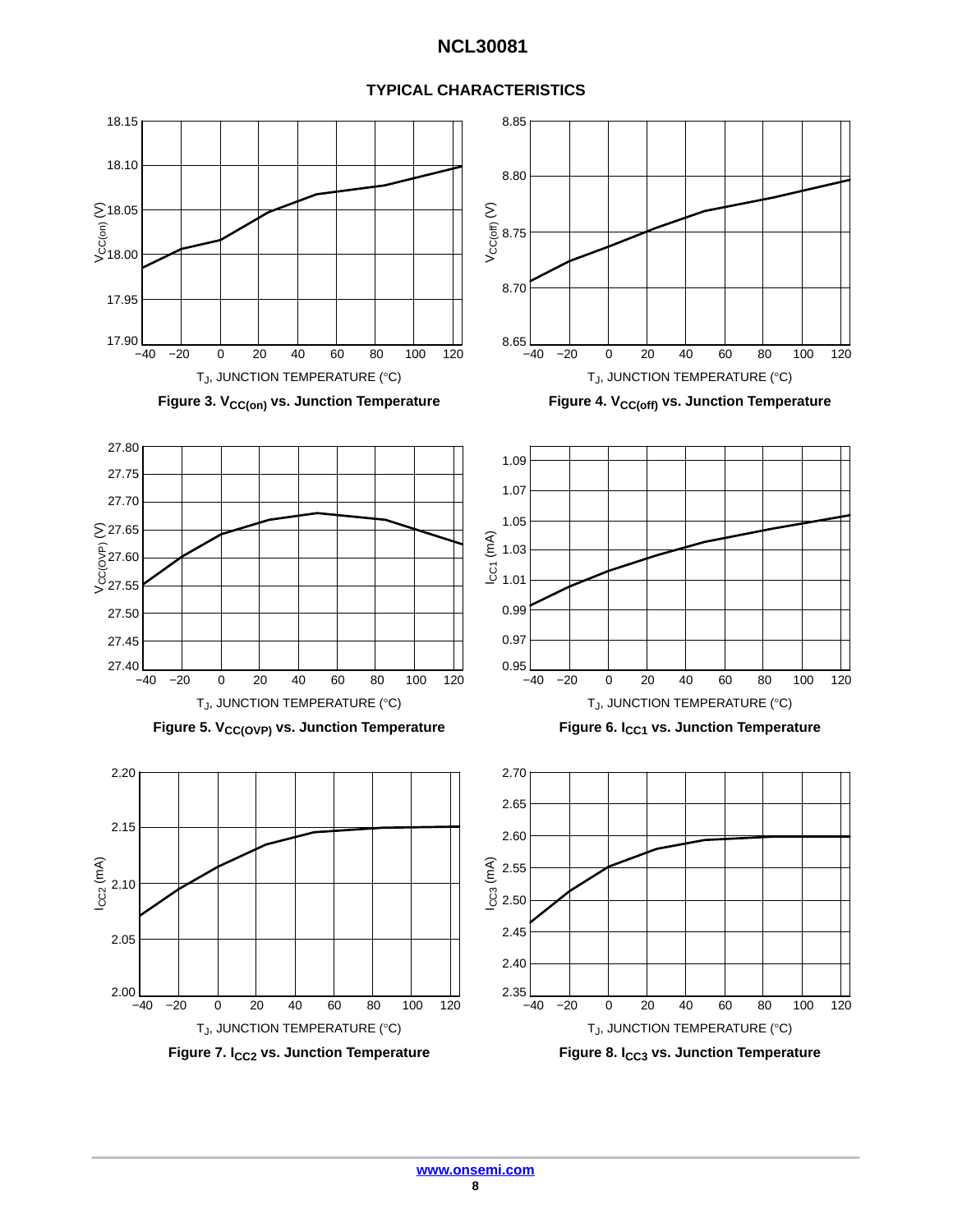

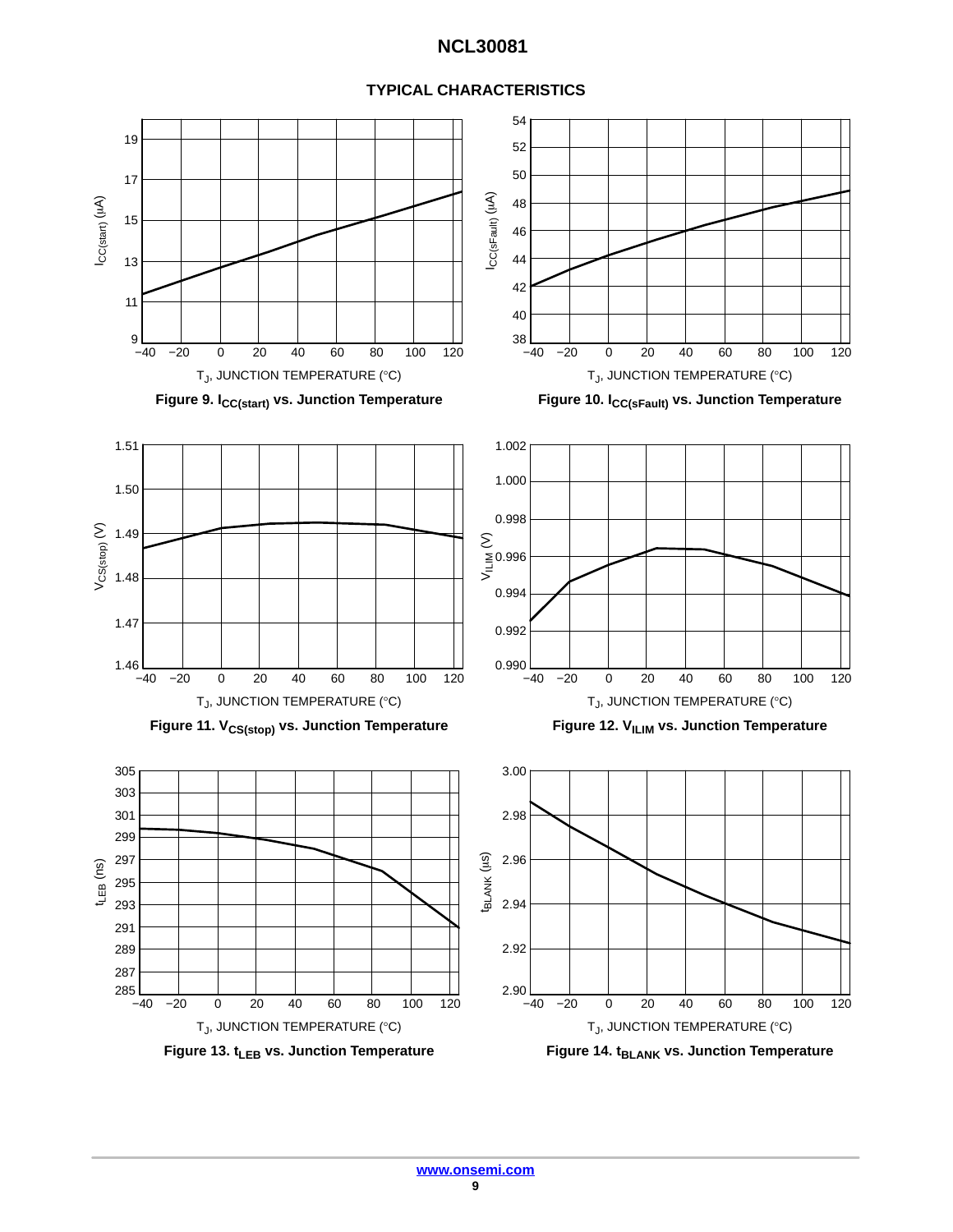

#### **TYPICAL CHARACTERISTICS**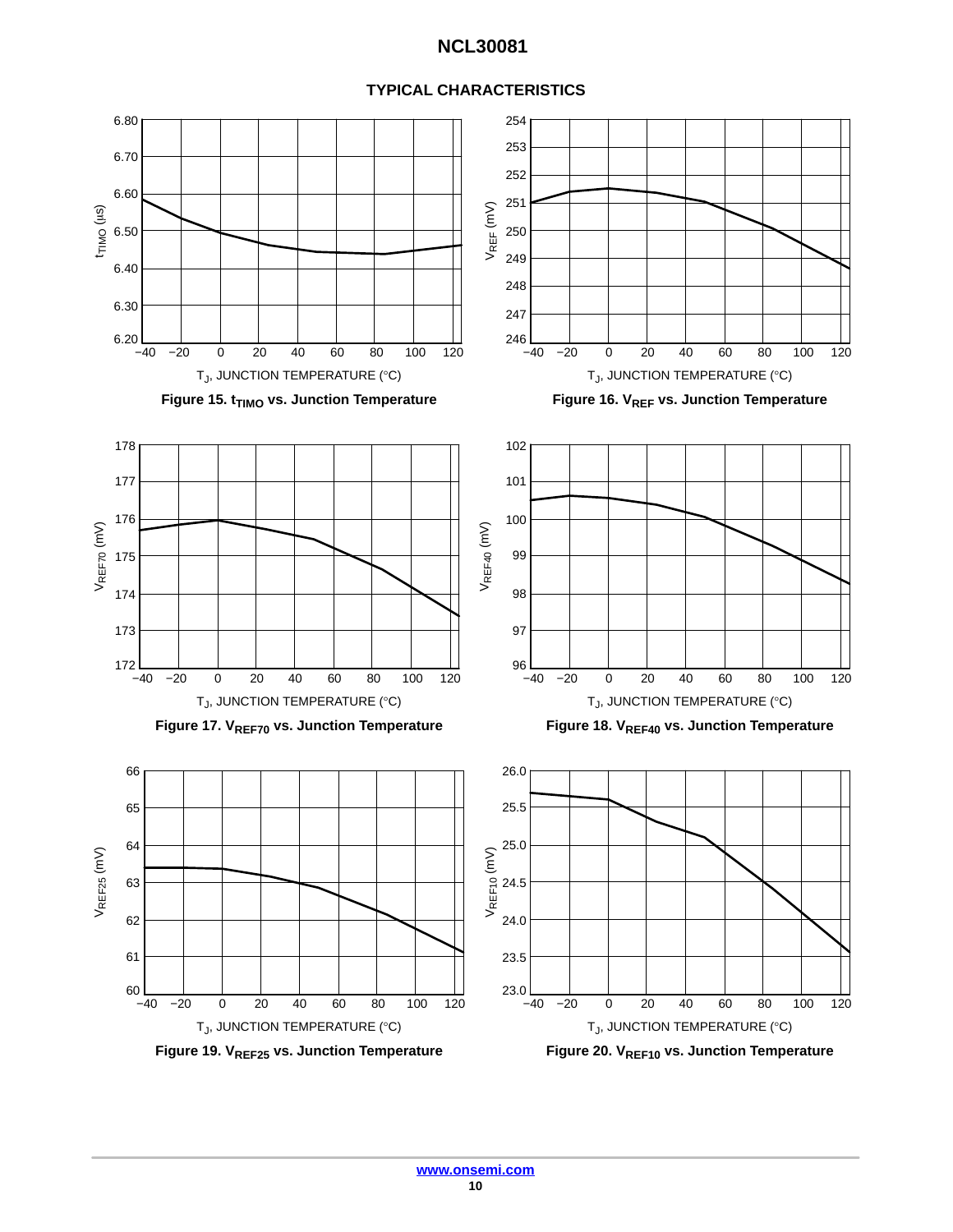![](_page_10_Figure_1.jpeg)

#### **TYPICAL CHARACTERISTICS**

Figure 25. V<sub>LL</sub> vs. Junction Temperature **Figure 26. t<sub>HL(BLANK)</sub> vs. Junction Temperature**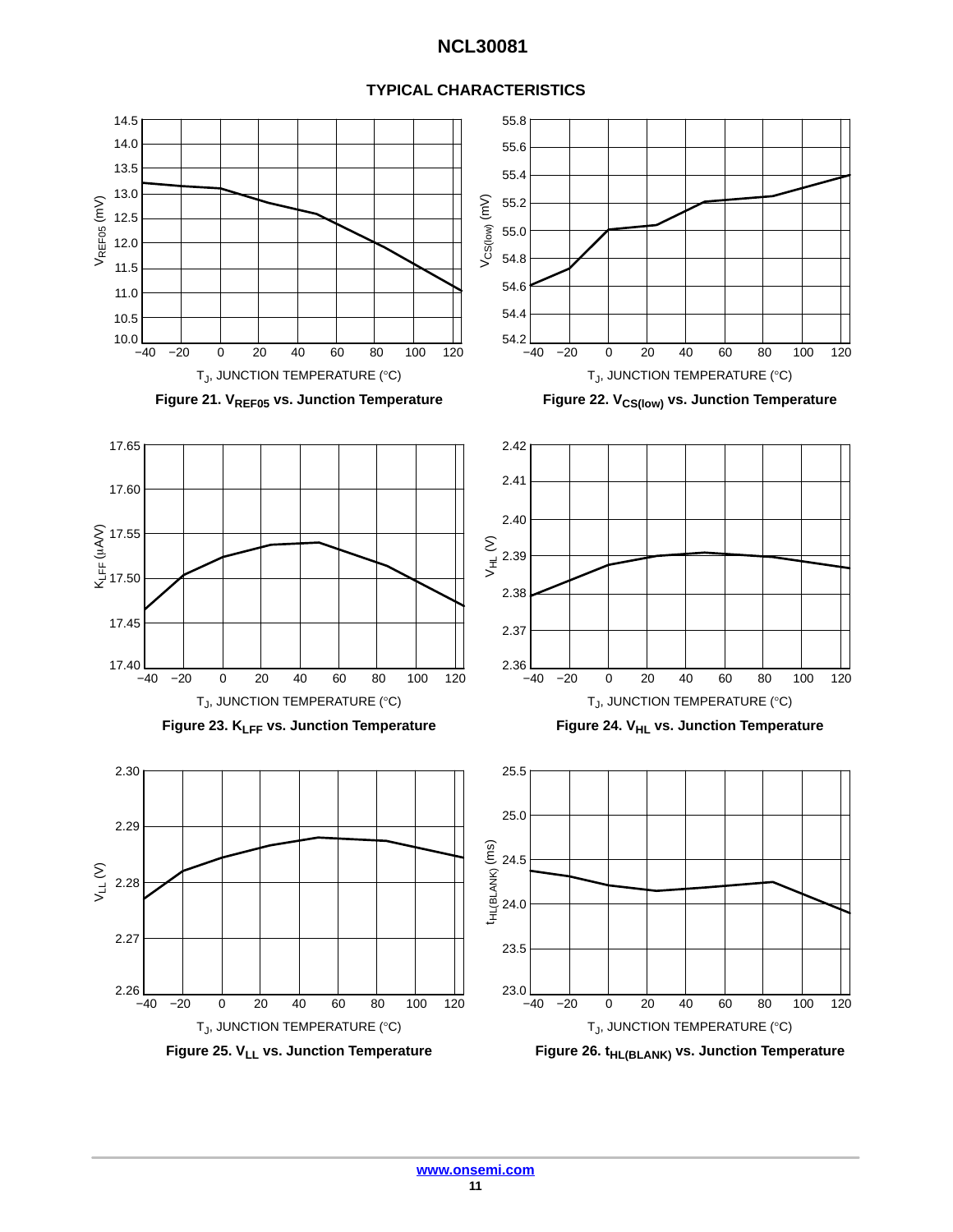### **TYPICAL CHARACTERISTICS**

![](_page_11_Figure_2.jpeg)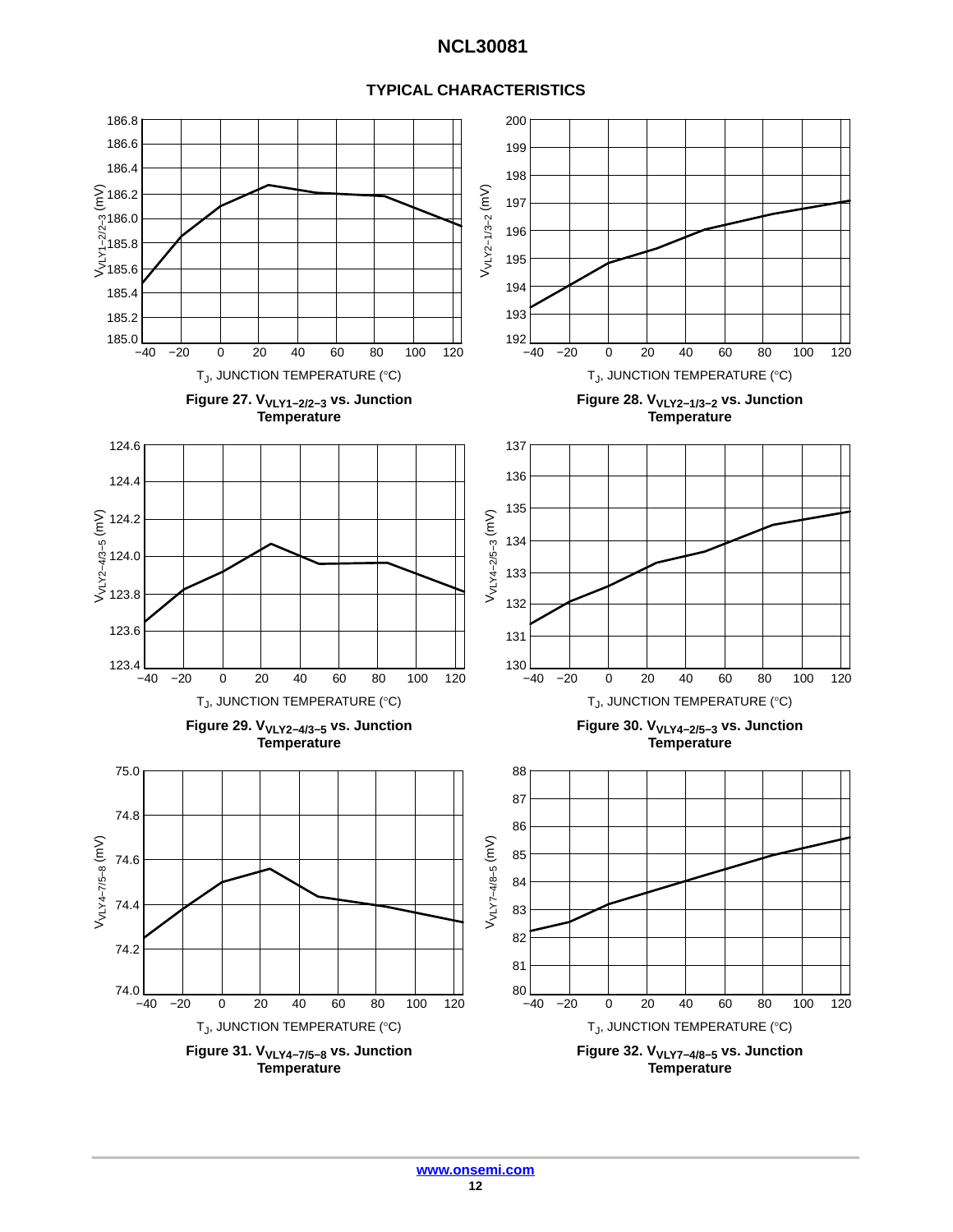![](_page_12_Figure_1.jpeg)

![](_page_12_Figure_2.jpeg)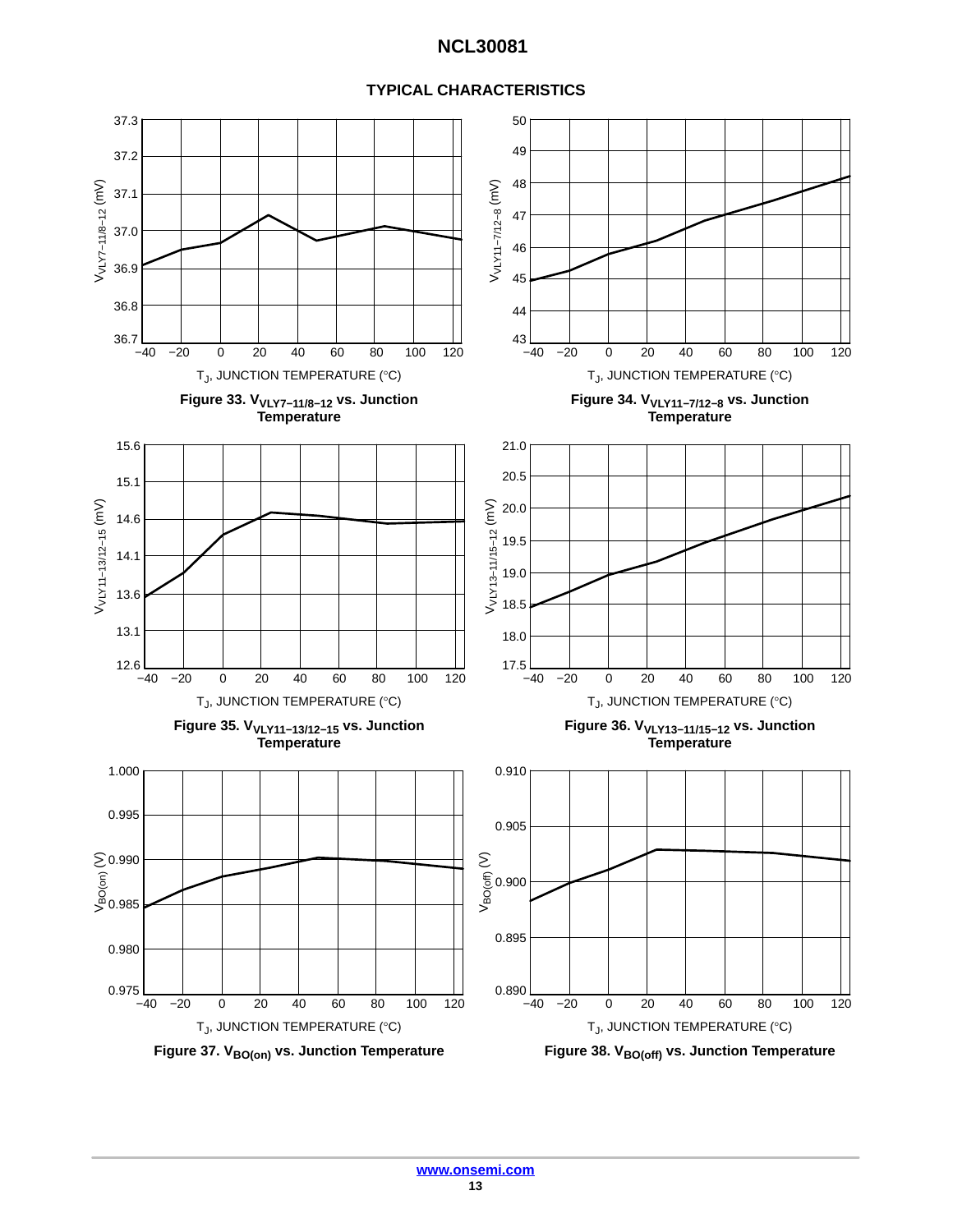![](_page_13_Figure_1.jpeg)

### **TYPICAL CHARACTERISTICS**

**Figure 41. trecovery vs. Junction Temperature**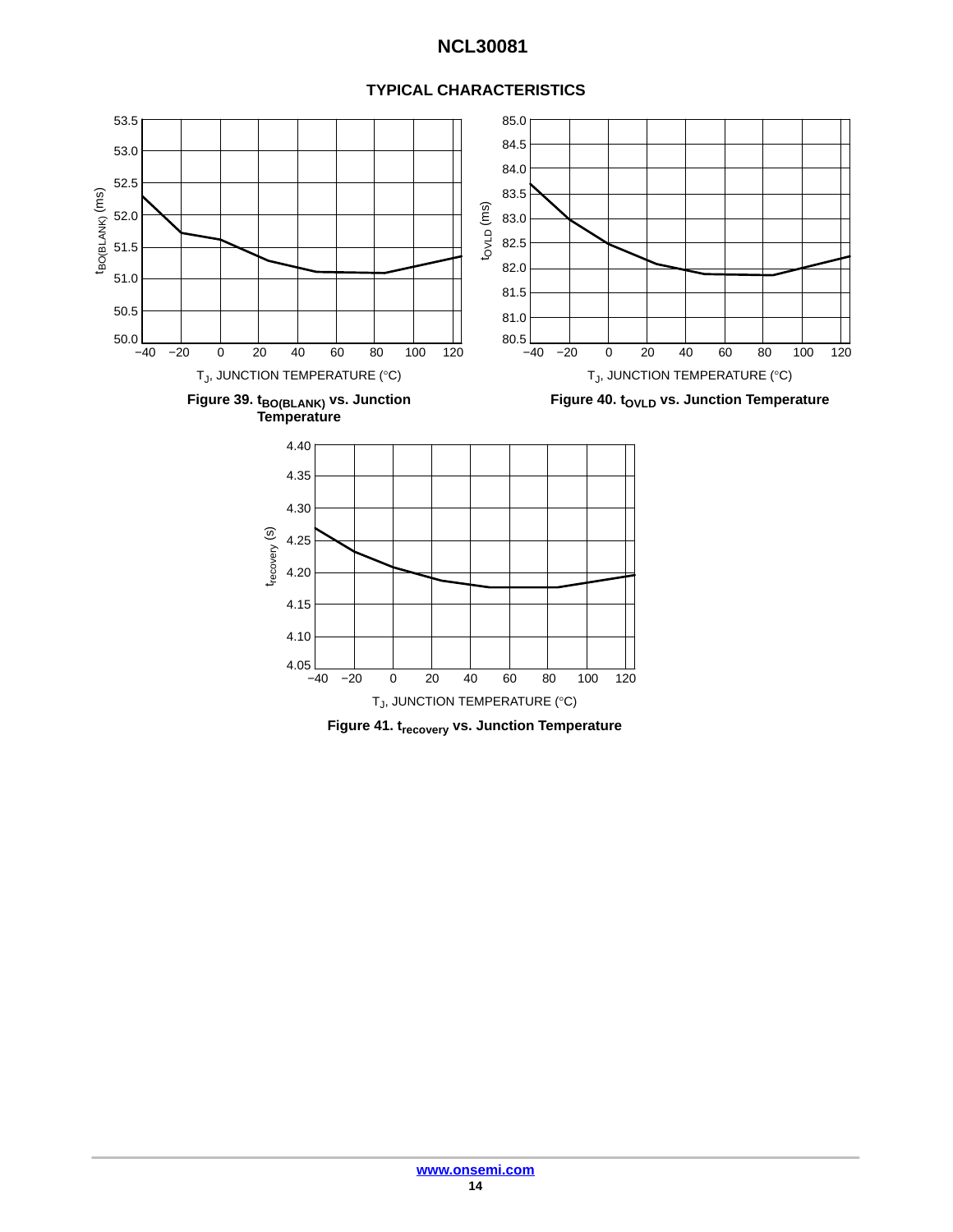### **Application Information**

The **NCL30081** implements a current−mode architecture operating in quasi−resonant mode. Thanks to proprietary circuitry, the controller is able to accurately regulate the secondary side current of the flyback converter without using any opto−coupler or measuring directly the secondary side current.

- **Quasi−Resonance Current−Mode Operation:** implementing quasi−resonance operation in peak current−mode control, the NCL30081 optimizes the efficiency by switching in the valley of the MOSFET drain−source voltage. Thanks to a smart control algorithm, the controller locks−out in a selected valley and remains locked until the input voltage or the output current set point significantly changes.
- **Primary Side Constant Current Control:** thanks to a proprietary circuit, the controller is able to compensate for the leakage inductance of the transformer and allow accurate control of the secondary side current.
- **Line Feed−forward:** compensation for possible variation of the output current caused by system slew rate variation.
- **Open LED protection:** if the voltage on the VCC pin exceeds an internal limit, the controller shuts down and waits 4 seconds before restarting switching.
- **Brown−Out:** the controller includes a brown−out circuit with a validation timer which safely stops the controller in the event that the input voltage is too low. The device will automatically restart if the line recovers.
- **Cycle−by−cycle peak current limit:** when the current sense voltage exceeds the internal threshold  $V<sub>ILIM</sub>$ , the MOSFET is turned off for the rest of the switching cycle.
- **Winding Short−Circuit Protection:** an additional comparator with a short LEB filter  $(t_{BCS})$  senses the CS signal and stops the controller if  $V_{CS}$  reaches 1.5 x V<sub>ILIM</sub>. For noise immunity reasons, this comparator is enabled only during the main LEB duration  $t_{\text{LEB}}$ .
- **Output Short−circuit protection:** If a very low voltage is applied on ZCD pin for 90 ms (nominal), the controllers assume that the output or the ZCD pin is shorted to ground and enters shutdown. The auto− restart version (B suffix) waits 4 seconds, then the controller restarts switching. In the latched version (A suffix), the controller is latched as long as  $V_{CC}$  stays above the  $V_{\text{CC}(\text{reset})}$  threshold.
- **Step dimming:** Each time the IC detects a brown−out condition, the output current is decreased by discrete steps.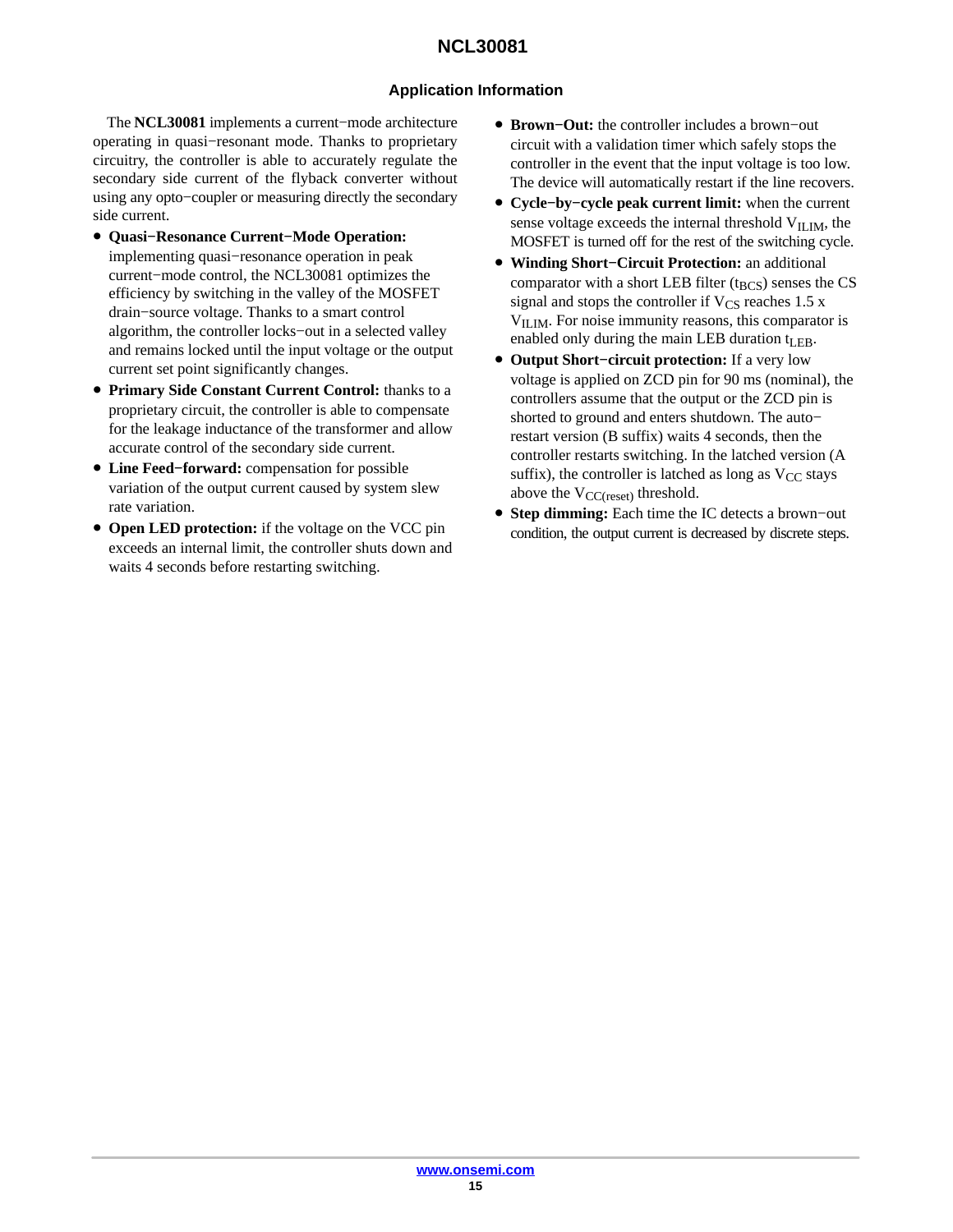### **Constant Current Control**

Figure [43](#page-16-0) portrays the primary and secondary current of a flyback converter in discontinuous conduction mode

(DCM). Figure 42 shows the basic circuit of a flyback converter.

![](_page_15_Figure_4.jpeg)

**Figure 42. Basic Flyback Converter Schematic**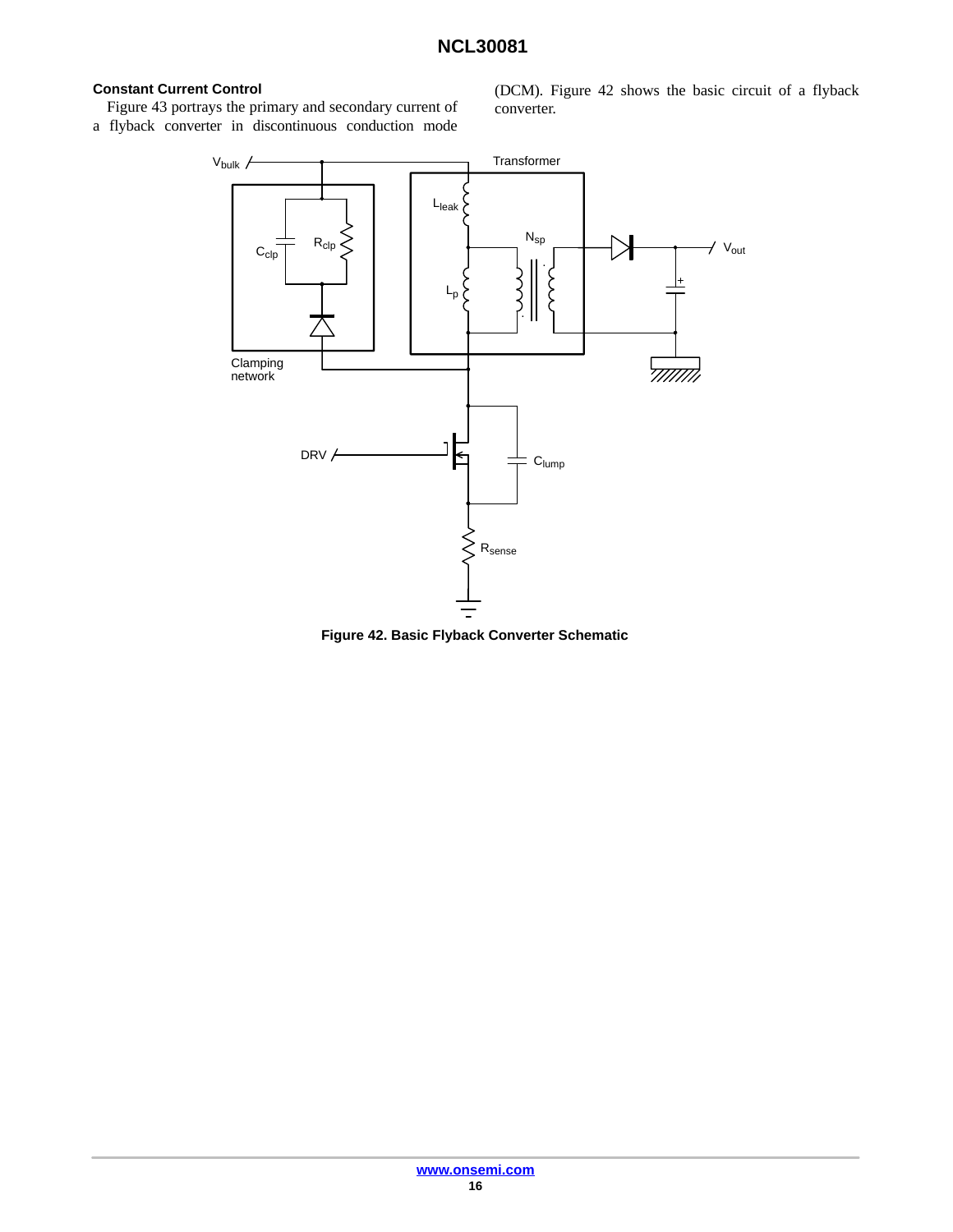<span id="page-16-0"></span>During the on−time of the MOSFET, the bulk voltage  $V_{\text{bulk}}$  is applied to the magnetizing and leakage inductors  $L_{\text{p}}$ and  $L_{\text{leak}}$  and the current ramps up.

When the MOSFET is turned−off, the inductor current first charges C<sub>lump</sub>. The output diode is off until the voltage across  $L_p$  reverses and reaches:

$$
N_{sp}(V_{out} + V_f)
$$
 (eq. 1)

The output diode current increase is limited by the leakage inductor. As a consequence, the secondary peak current is reduced:

$$
I_{D,pk} < \frac{I_{L,pk}}{N_{sp}} \tag{eq.2}
$$

The diode current reaches its peak when the leakage inductor is reset. Thus, in order to accurately regulate the output current, we need to take into account the leakage inductor current. This is accomplished by sensing the clamping network current. Practically, a node of the clamp capacitor is connected to  $R_{\text{sense}}$  instead of the bulk voltage  $V_{\text{bulk}}$ . Then, by reading the voltage on the CS pin, we have an image of the primary current (red curve in Figure 43).

When the diode conducts, the secondary current decreases linearly from  $I_{D,pk}$  to zero. When the diode current has

turned off, the drain voltage begins to oscillate because of the resonating network formed by the inductors  $(L_p + L_{leak})$ and the lump capacitor. This voltage is reflected on the auxiliary winding wired in flyback mode. Thus, by looking at the auxiliary winding voltage, we can detect the end of the conduction time of secondary diode. The constant current control block picks up the leakage inductor current, the end of conduction of the output rectifier and controls the drain current to maintain the output current constant.

We have:

$$
I_{\text{out}} = \frac{V_{\text{REF}}}{2N_{\text{sp}}R_{\text{sense}}} \tag{eq.3}
$$

The output current value is set by choosing the sense resistor:

$$
R_{\text{sense}} = \frac{V_{\text{ref}}}{2N_{\text{sp}}I_{\text{out}}} \tag{eq. 4}
$$

From Equation 3, the first key point is that the output current is independent of the inductor value. Moreover, the leakage inductance does not influence the output current value as the reset time is taken into account by the controller.

![](_page_16_Figure_14.jpeg)

**Figure 43. Flyback Currents and Auxiliary Winding Voltage in DCM**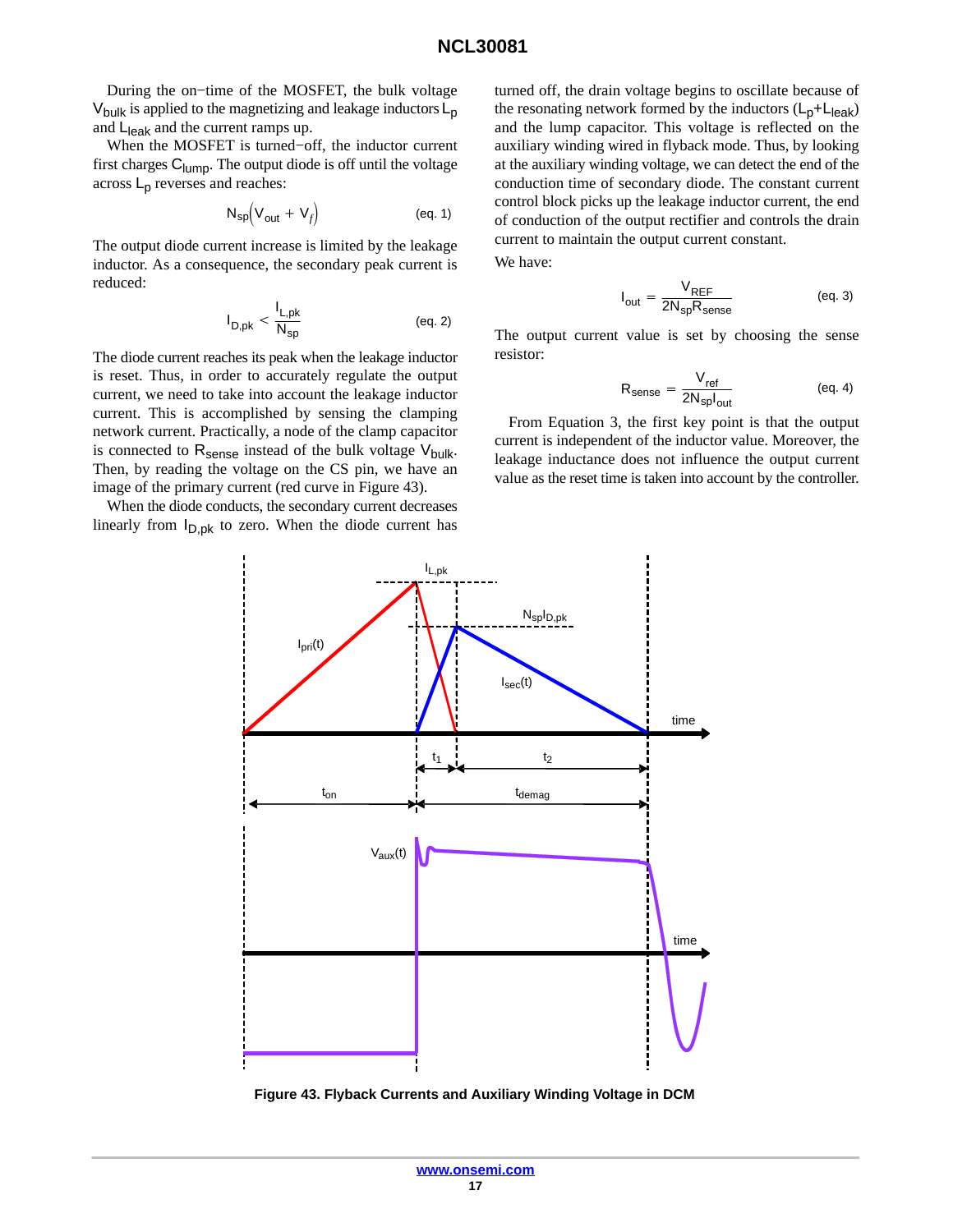#### **Internal Soft−Start**

At startup or after recovering from a fault, there is a small internal soft–start of 40 μs.

In addition, during startup, as the output voltage is zero volts, the demagnetization time is long and the constant

current control block will slowly increase the peak current towards its nominal value as the output voltage grows. Figure 44 shows a soft−start simulation example for a 9 W LED power supply.

![](_page_17_Figure_5.jpeg)

**Figure 44. Startup Simulation Showing the Natural Soft−start**

#### **Cycle−by−Cycle Current Limit**

When the current sense voltage exceeds the internal threshold  $V<sub>ILIM</sub>$ , the MOSFET is turned off for the rest of the switching cycle (Figure [45](#page-18-0)).

#### **Winding and Output Diode Short−Circuit Protection**

In parallel with the cycle−by−cycle sensing of the CS pin, another comparator with a reduced LEB ( $t_{BCS}$ ) and a higher threshold (1.5 V typical) is able to sense winding short−circuit and immediately stops the DRV pulses. The controller goes into auto−recovery mode in version B.

In version A, the controller is latched. In latch mode, the DRV pulses stop and VCC ramps up and down. The circuit un–latches when VCC pin voltage drops below  $V_{CC(reset)}$ threshold.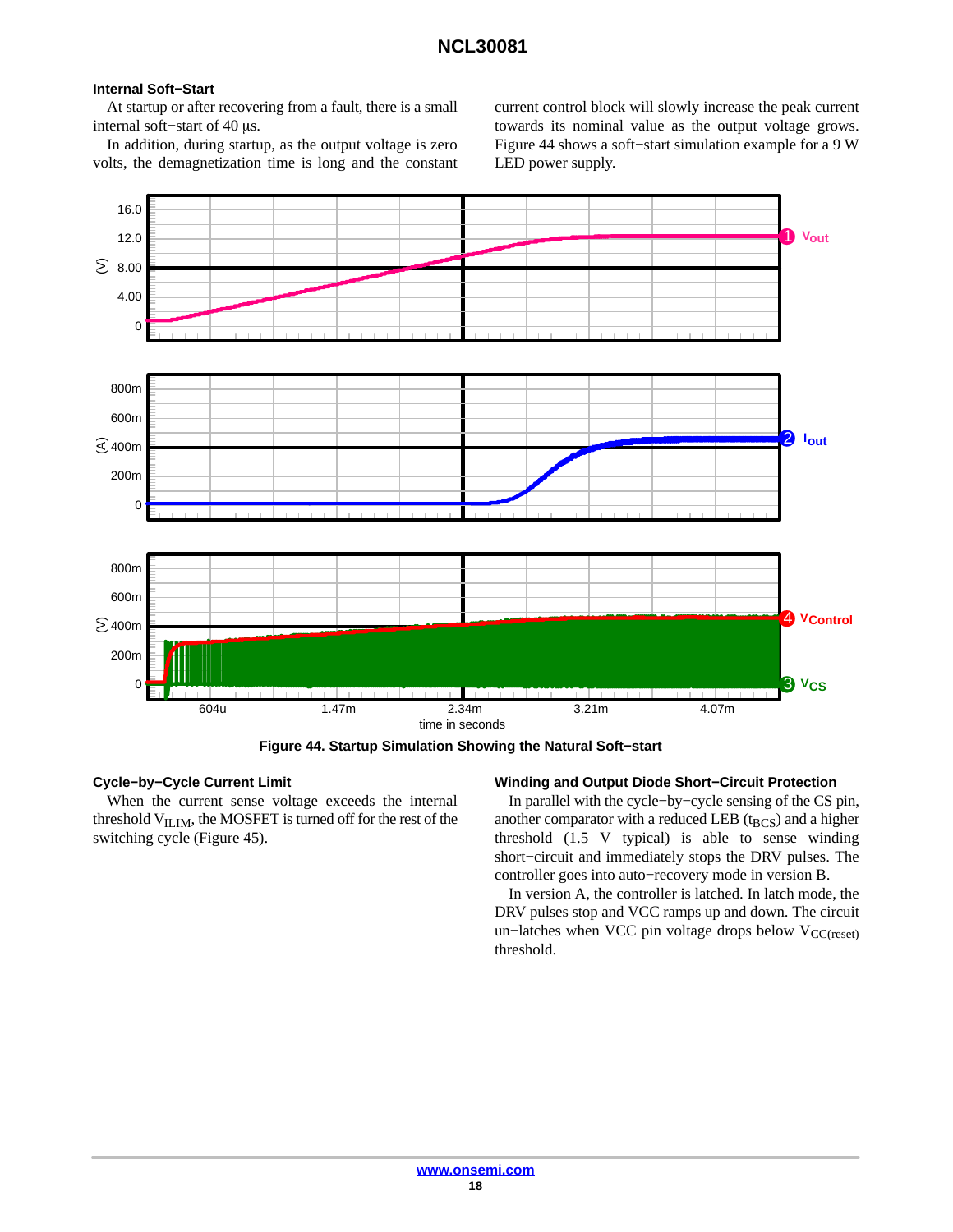<span id="page-18-0"></span>![](_page_18_Figure_1.jpeg)

**Figure 45. Winding Short Circuit Protection, Max. Peak Current Limit Circuits**

#### **Step Dimming**

The step dimming fund from  $100\%$  to 5% of its There are 5 steps in total. value and the correspond time a brown−out is detec by decreasing the reference voltage  $\rm V_{REF}$  setting the output current value.

When the 5% dimming step is reached, if a brown−out event occurs, the controller restarts at 100% of the output current.

**Dimming Step I I**<sub>out</sub> **Perceived Light** ON 100% 100% 1 70% 84% 2 40% 63% 3 25% 50% 4 10% 32% 5 5% 17%

| VCC |   |             |   |                  |  |
|-----|---|-------------|---|------------------|--|
|     | + |             | + |                  |  |
|     |   | $4.7 \mu F$ |   | $47 - 100 \mu F$ |  |

 $\mathbf{r}$ 

**Table 4. DIMMING STEPS**

**Figure 46. Split VCC Supply**

|                                      | from Fault Management Block                                               |
|--------------------------------------|---------------------------------------------------------------------------|
|                                      | re 45. Winding Short Circuit Protection, Max. Peak Current Limit Circuits |
|                                      | Note:                                                                     |
| ction decreases the output current   | The power supply designer must ensure that $V_{CC}$ stays                 |
| nominal value in discrete steps.     | high enough when the light is turned-off to let the controller            |
| Table 4 shows the different steps    | memorize the dimming step state.                                          |
| ing output current set-point. Each   | The power supply designer should use a split $V_{CC}$ circuit             |
| ted, the output current is decreased | for step dimming with a capacitor allowing providing                      |
|                                      | $1.77$ $0.4$ $1.47$ $1.400$ $1.400$                                       |

use a split V<sub>CC</sub> circuit allowing providing enough  $V_{CC}$  for 1 s (47  $\mu$ F to 100  $\mu$ F capacitor).

The step dimming state is memorized by the controller until  $V_{CC}$  crosses  $V_{CC(reset)}$ .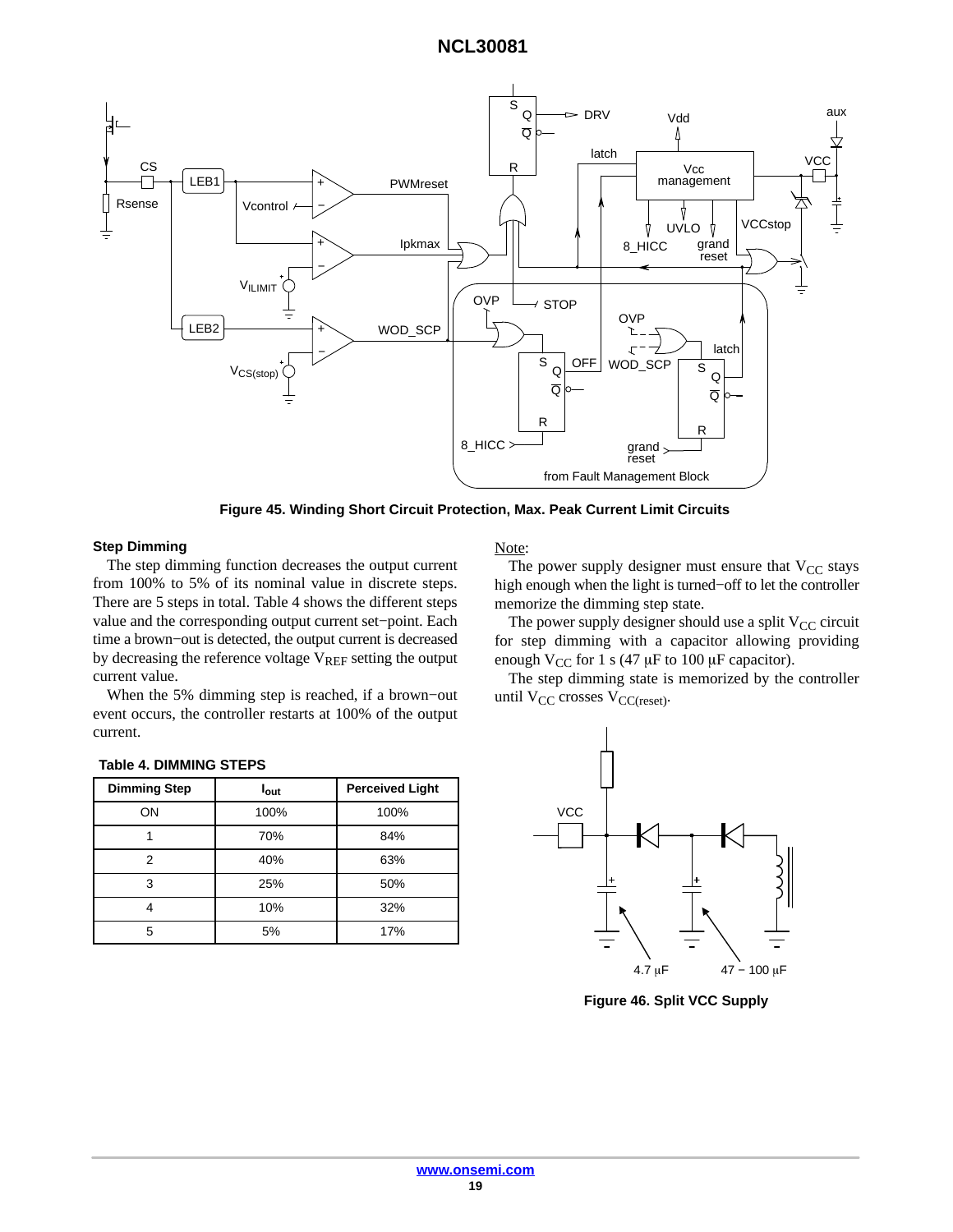![](_page_19_Figure_1.jpeg)

**Figure 47. Step Dimming Chronograms**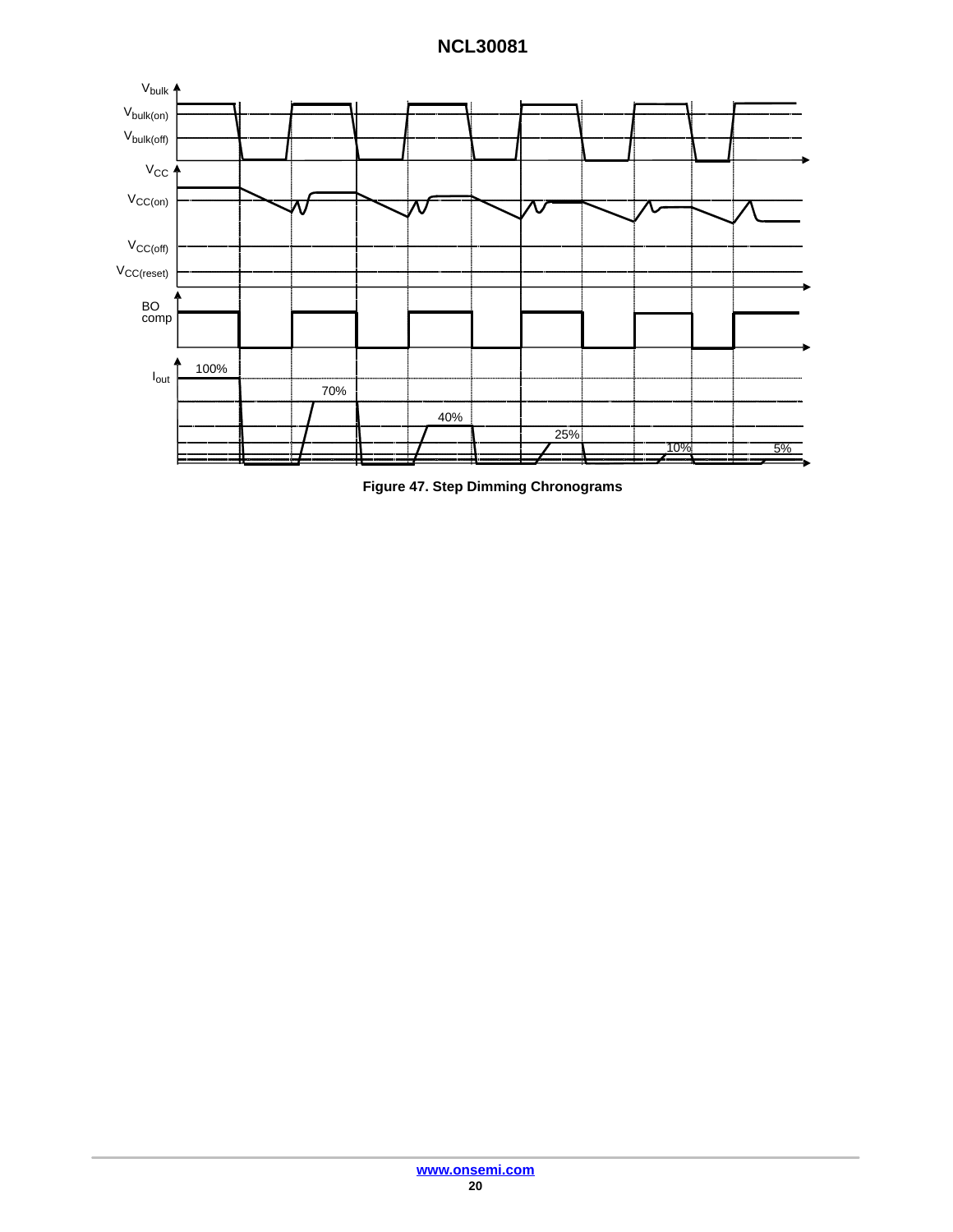#### **V<sub>CC</sub> Over Voltage Protection (Open LED Protection)**

If no output load is connected to the LED power supply, the controller must be able to safely limit the output voltage excursion.

In the NCL30081, when the  $V_{CC}$  voltage reaches the  $V_{\text{CC(OVP)}}$  threshold, the controller stops the DRV pulses and the 4−s timer starts counting. The IC re−start switching after the 4–s timer has elapsed as long as  $V_{CC} \geq V_{CC(on)}$ . This is illustrated in Figure 48.

![](_page_20_Figure_4.jpeg)

**Figure 48. Open LED Protection Chronograms**

#### **Valley Lockout**

Quasi−Square wave resonant systems have a wide switching frequency excursion. The switching frequency increases when the output load decreases or when the input voltage increases. The switching frequency of such systems must be limited.

The NCL30081 changes valley as the input voltage increases and as the output current set−point is varied (thermal fold−back and step dimming). This limits the switching frequency excursion. Once a valley is selected, the controller stays locked in the valley until the input voltage or the output current set−point varies significantly. This avoids valley jumping and the inherent noise caused by this phenomenon.

The input voltage is sensed by the VIN pin. The internal logic selects the operating valley according to VIN pin voltage (Figure [49](#page-21-0)) and the dimming state imposed by the Step Dimming feature.

By default, when the output current is not dimmed, the controller operates in the first valley at low line and in the second valley at high line.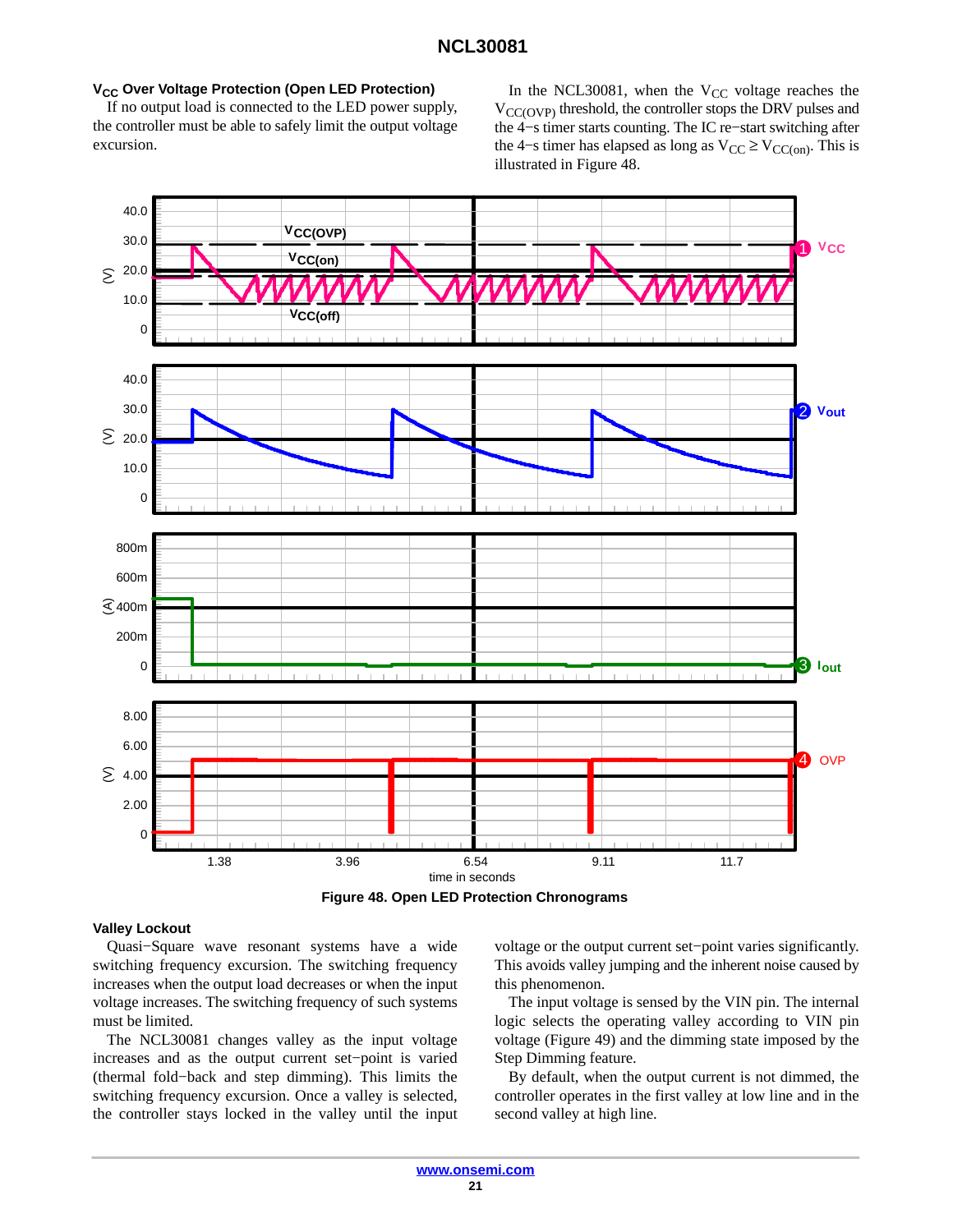<span id="page-21-0"></span>![](_page_21_Figure_1.jpeg)

**Figure 49. Line Range Detection**

### **Table 5. VALLEY SELECTION**

|                                                                                                   |                                              |                            |                  | VIN pin voltage for valley change |                  |            |                                                                                                   |  |
|---------------------------------------------------------------------------------------------------|----------------------------------------------|----------------------------|------------------|-----------------------------------|------------------|------------|---------------------------------------------------------------------------------------------------|--|
| l <sub>out</sub> value at which the<br>controller changes valley<br>(I <sub>out</sub> decreasing) |                                              | V <sub>VIN</sub> decreases |                  |                                   |                  |            | l <sub>out</sub> value at which the<br>controller changes valley<br>(I <sub>out</sub> increasing) |  |
|                                                                                                   |                                              | 0                          | $-LL-$           | 2.3V                              | $-HL-$           | 5 V        |                                                                                                   |  |
| l <sub>out</sub> decreases                                                                        | 100%<br>75%<br>50%<br>30%<br>15%<br>6%<br>0% |                            | 1st              |                                   | 2 <sub>nd</sub>  |            | 100%<br>78%<br>l <sub>out</sub> increases<br>53%                                                  |  |
|                                                                                                   |                                              |                            | 2 <sub>nd</sub>  |                                   | 3 <sup>rd</sup>  |            |                                                                                                   |  |
|                                                                                                   |                                              |                            | 4 <sup>th</sup>  |                                   | 5 <sup>th</sup>  |            |                                                                                                   |  |
|                                                                                                   |                                              | 7 <sup>th</sup>            |                  | 8 <sup>th</sup>                   |                  | 33%<br>20% |                                                                                                   |  |
|                                                                                                   |                                              |                            | 11 <sup>th</sup> |                                   | 12 <sup>th</sup> |            | 8%<br>0%                                                                                          |  |
|                                                                                                   |                                              |                            | 13 <sup>th</sup> |                                   | 15 <sup>th</sup> |            |                                                                                                   |  |
|                                                                                                   |                                              | $\mathbf 0$                | $-LL-$           | 2.4V                              | $-HL-$           | 5 V        |                                                                                                   |  |
|                                                                                                   |                                              | V <sub>VIN</sub> increases |                  |                                   |                  |            |                                                                                                   |  |
|                                                                                                   |                                              |                            |                  | VIN pin voltage for valley change |                  |            |                                                                                                   |  |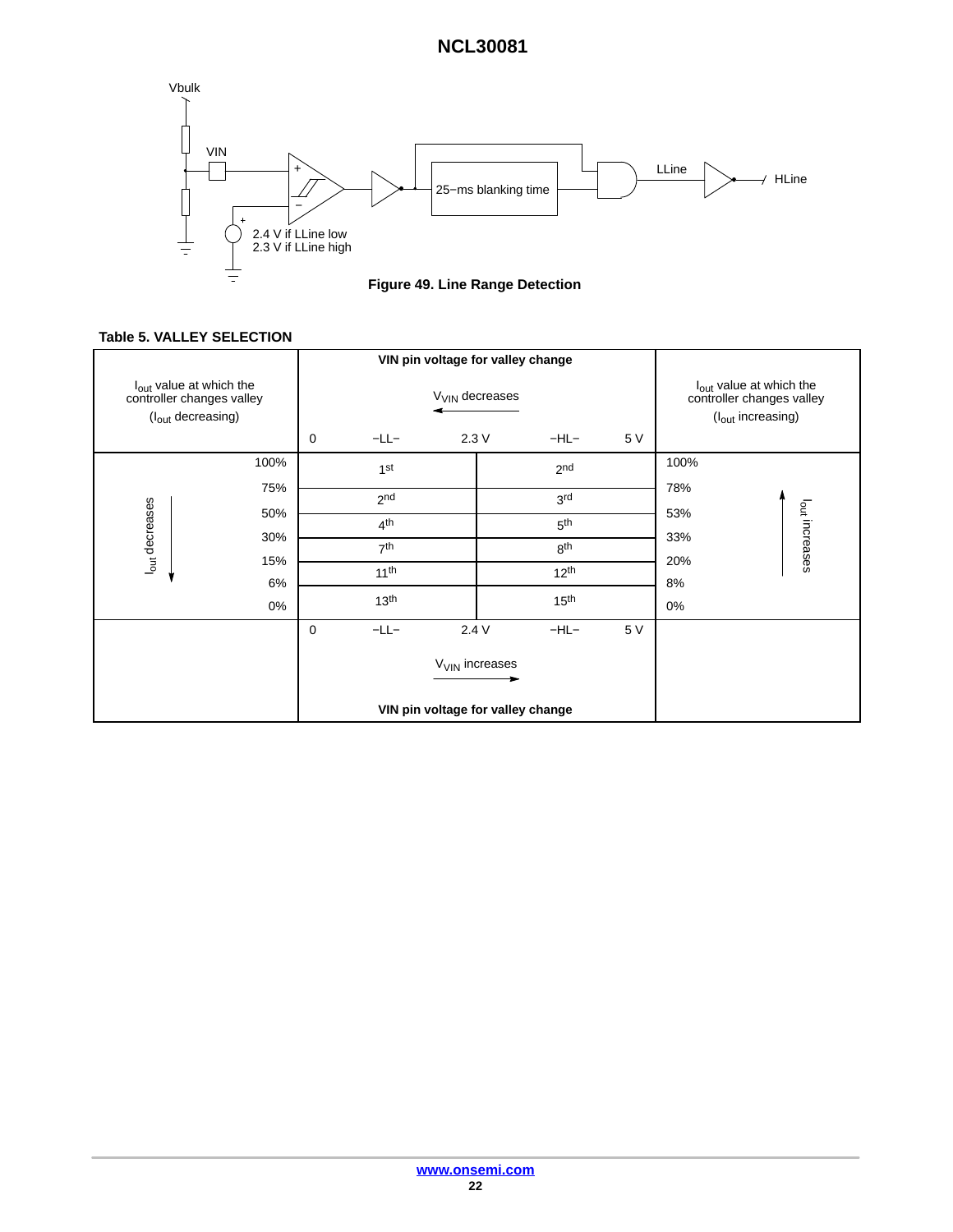#### **Zero Crossing Detection Block**

The ZCD pin allows detecting when the drain−source voltage of the power MOSFET reaches a valley.

A valley is detected when the voltage on pin 1 crosses below the  $V_{ZCD(THD)}$  internal threshold.

At startup or in case of extremely damped free oscillations, the ZCD comparator may not be able to detect the valleys. To avoid such a situation, the NCL30081 features a Time−Out circuit that generates pulses if the voltage on ZCD pin stays below the  $V_{ZCD(THD)}$  threshold for  $6.5 \mu s$ .

The time−out also acts as a substitute clock for the valley detection and simulates a missing valley in case of too damped free oscillations.

![](_page_22_Figure_7.jpeg)

**Figure 50. Time−out Chronograms**

Normally with this type of time−out function, in the event the ZCD pin or the auxiliary winding is shorted, the controller could continue switching leading to improper regulation of the LED current. Moreover during an output short circuit, the controller will strive to maintain constant current operation.

To avoid these scenarios, a protection circuit consisting of a comparator and secondary timer starts counting when the ZCD voltage is below the  $V_{ZCD(short)}$  threshold. If this timer reaches 90 ms, the controller detects a fault and shutdown. The auto−restart version (B suffix) waits 4 seconds, then the controller restarts switching. In the latched version (A suffix), the controller is latched as long as  $V_{CC}$  stays above the  $V_{CC(reset)}$  threshold.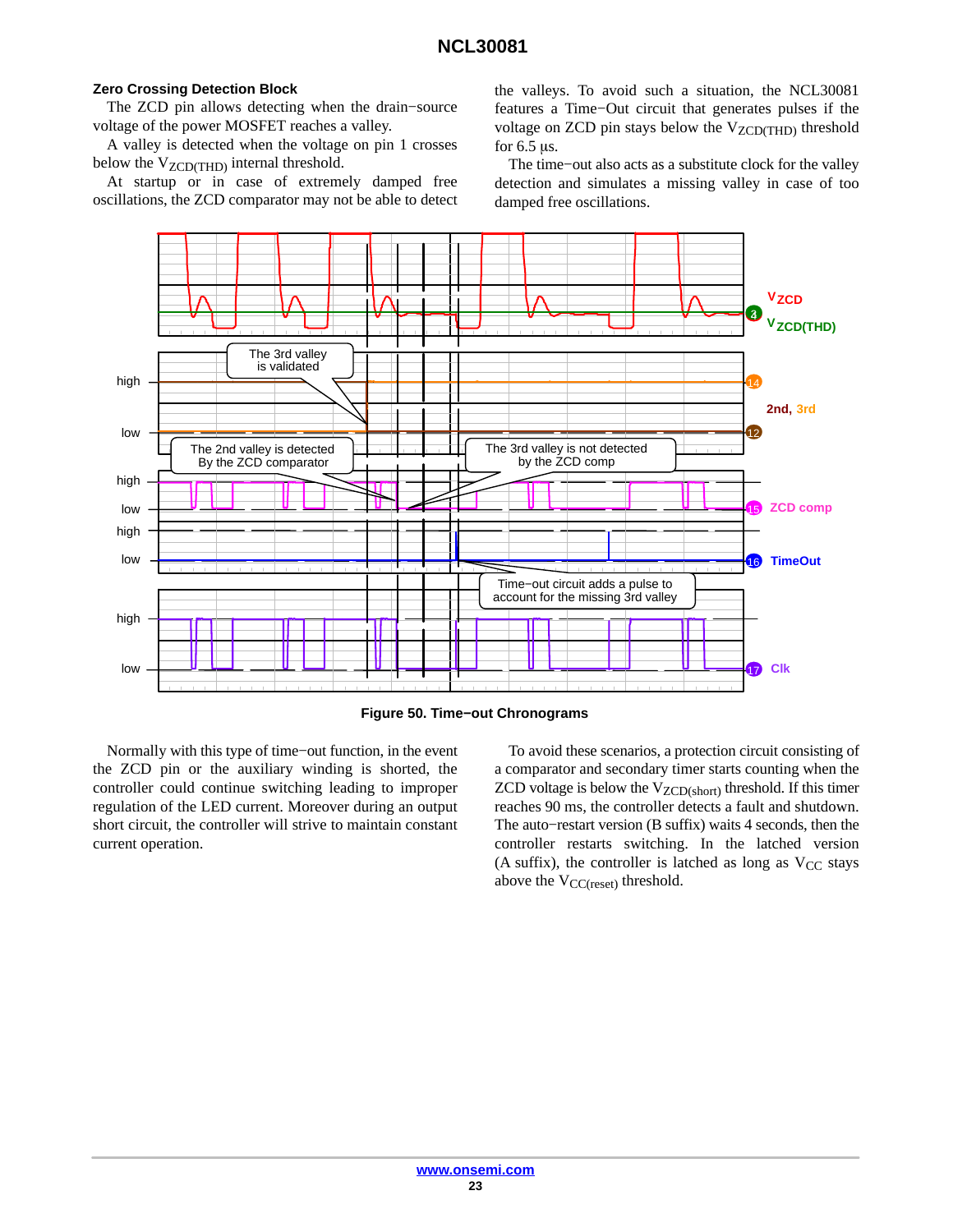#### **Line Feed−forward**

Because of internal and external propagation delays, the MOSFET is not turned−off immediately when the current set−point is reached. As a result, the primary peak current is slightly higher than expected resulting in a small output current error which can be compensated for during component selection.

Normally this error would increase if the input line voltage increased because the slew rate through the primary inductance would increase. To compensate the peak current increase brought by the variation, a positive voltage proportional to the line voltage is added to the current sense signal. The amount of offset voltage can be adjusted using the RLFF resistor as shown in Figure 51. The offset voltage is applied only during the MOSFET on−time and when Iout is above 6% of the nominal output current.

![](_page_23_Figure_4.jpeg)

**Figure 51. Line Feed−forward Schematic**

#### **Brown−out**

In order to protect the supply against a very low input voltage, the NCL30081 features a brown−out circuit with a fixed ON/OFF threshold. The controller is allowed to start if a voltage higher than 1 V is applied to the VIN pin and shuts−down if the VIN pin voltage decreases and stays below 0.9 V for 50 ms nominal. Exiting a brown−out condition overrides the hiccup on  $V_{CC}$  (V<sub>CC</sub> does not wait to reach  $V_{CC(off)}$ ) and the IC immediately goes into startup mode  $(I_{CC} = I_{CC(stat)}).$ 

![](_page_23_Figure_9.jpeg)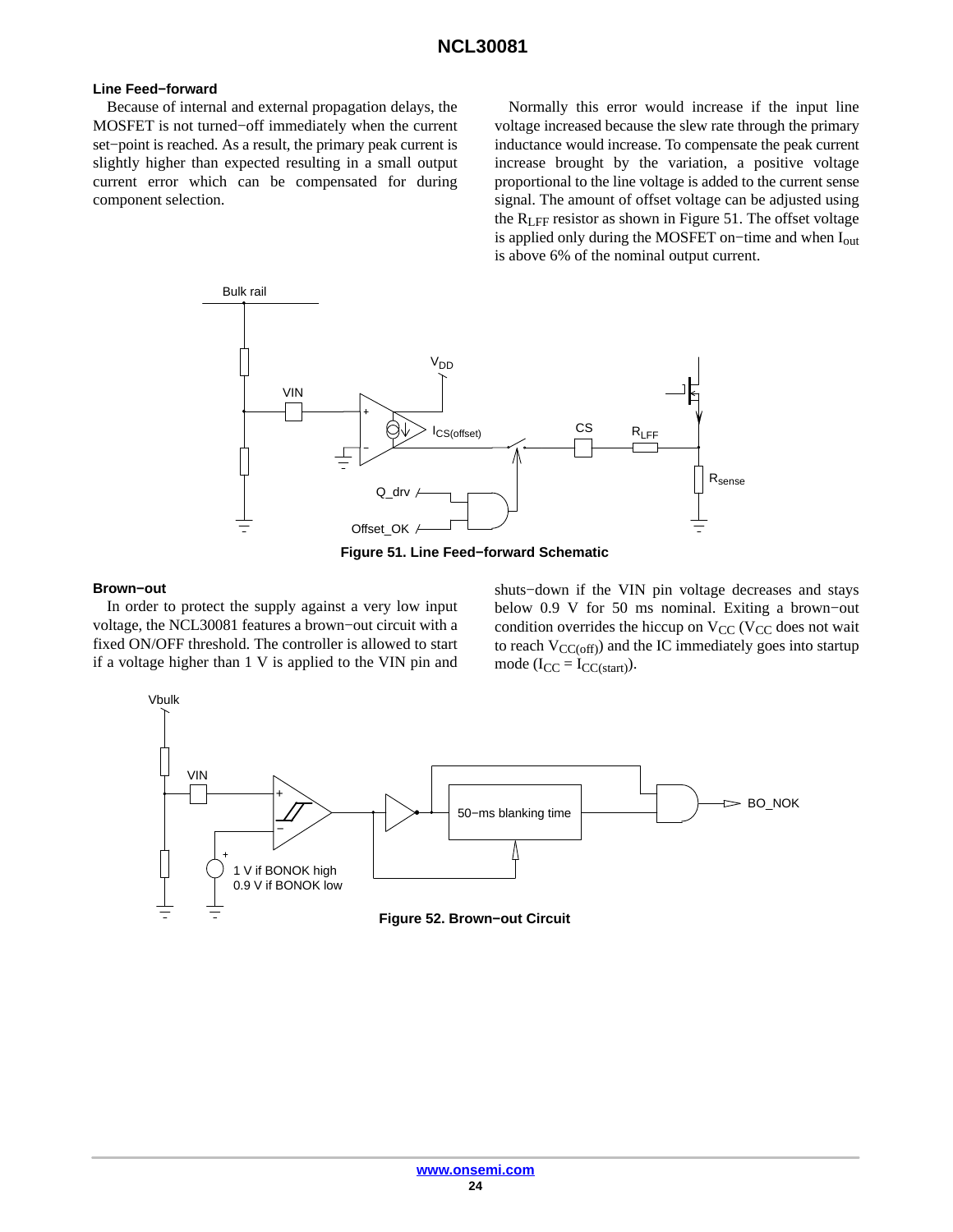![](_page_24_Figure_1.jpeg)

**Figure 53. Brown−Out Chronograms (Valley Fill circuit is used)**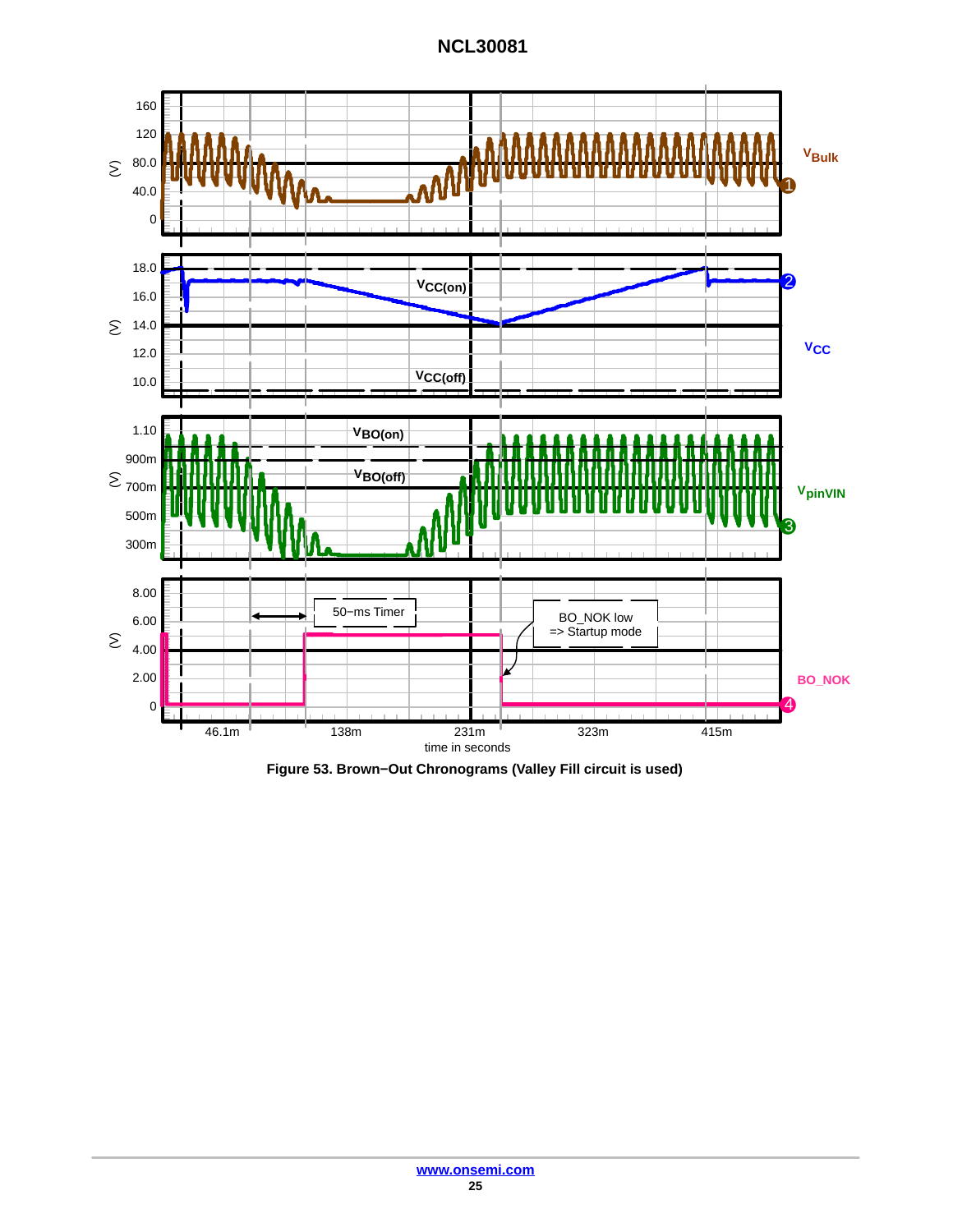#### **CS Pin Short Circuit Protection**

Normally, if the CS pin or the sense resistor is shorted to ground, the Driver will not be able to turn off, leading to potential damage of the power supply. To avoid this, the NCL30081 features a circuit to protect the power supply against a short circuit of the CS pin. When the MOSFET is on, if the CS voltage stays below  $V_{CS(low)}$  after the adaptive blanking timer has elapsed, the controller shuts down and will attempt to restart on the next  $V_{CC}$  hiccup.

![](_page_25_Figure_4.jpeg)

**Figure 54. CS Pin Short Circuit Protection Schematic**

#### **Fault Management**

#### OFF Mode

The circuit turns off whenever a major condition prevents it from operating:

- Incorrect feeding of the circuit: "UVLO high". The UVLO signal becomes high when  $V_{CC}$  drops below  $V_{CC(off)}$  and remains high until  $V_{CC}$  exceeds  $V_{CC(on)}$ .
- $\bullet$  V<sub>CC</sub> OVP
- Output diode short circuit protection: "WOD\_SCP high"
- Output / Auxiliary winding Short circuit protection: "Aux\_SCP high"
- Die over temperature (TSD)
- Brown−Out: "BO\_NOK" high
- Pin CS short circuited to GND: "CS\_short high"

In this mode, the DRV pulses are stopped and the controller turn−off some circuits to decrease the internal consumption.  $V_{CC}$  voltage decrease through the controller own consumption  $(I_{CC1})$ .

For the output diode short circuit protection, the output / aux. winding short circuit protection and the  $V_{CC}$  OVP, the controller waits 4 seconds (auto−recovery timer) and then initiates a startup sequence ( $V_{CC} \ge V_{CC(on)}$ ) before re−starting switching.

#### Latch Mode

This mode is activated by the output diode short−circuit protection (WOD\_SCP) and the Aux\_SCP in **version A only.**

In this mode, the DRV pulses are stopped and the controller is latched. There are hiccups on  $V_{CC}$ .

The circuit un–latches when  $V_{CC}$  < V<sub>CC(reset)</sub>.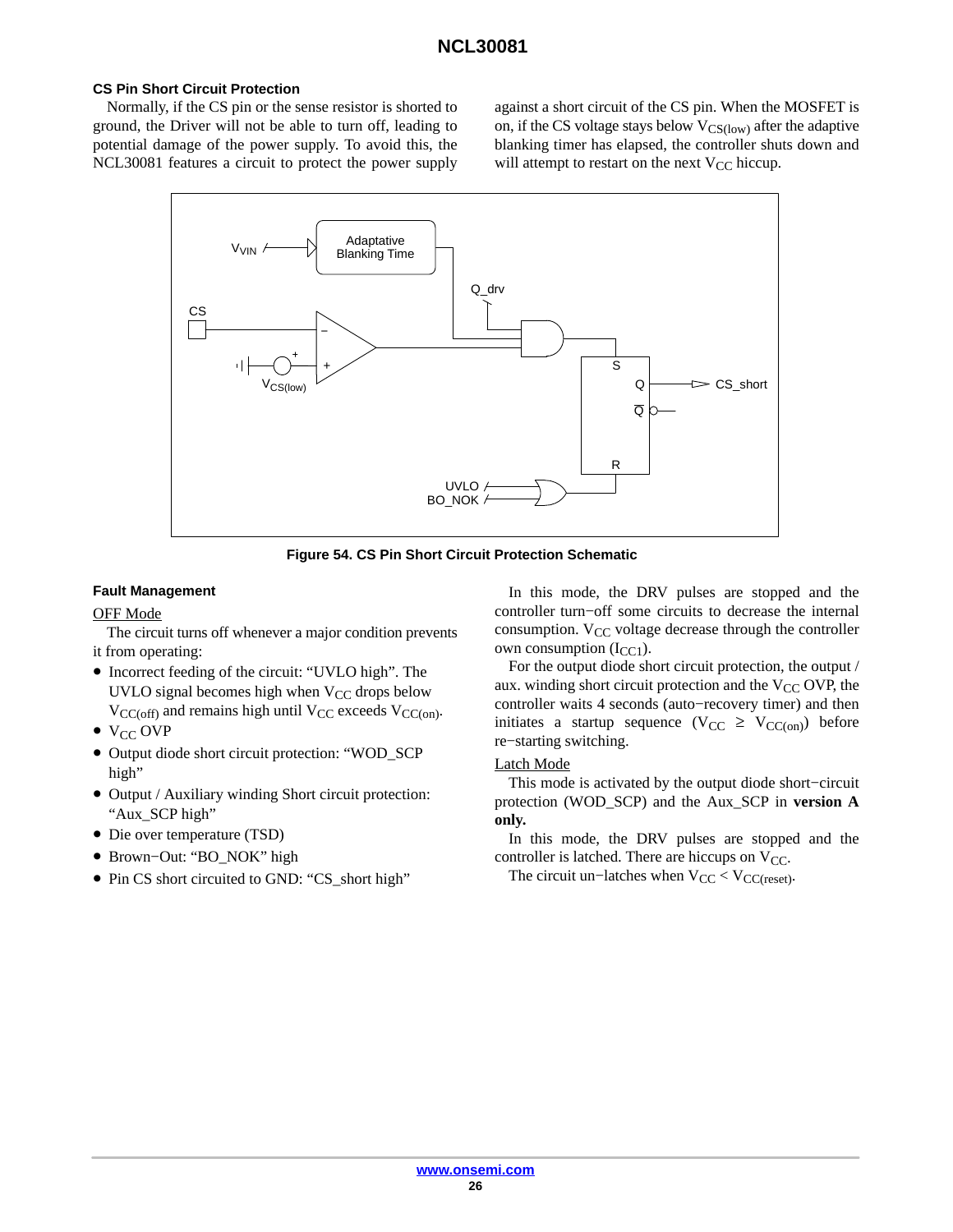![](_page_26_Figure_1.jpeg)

**Figure 55. State Diagram for B Version Faults**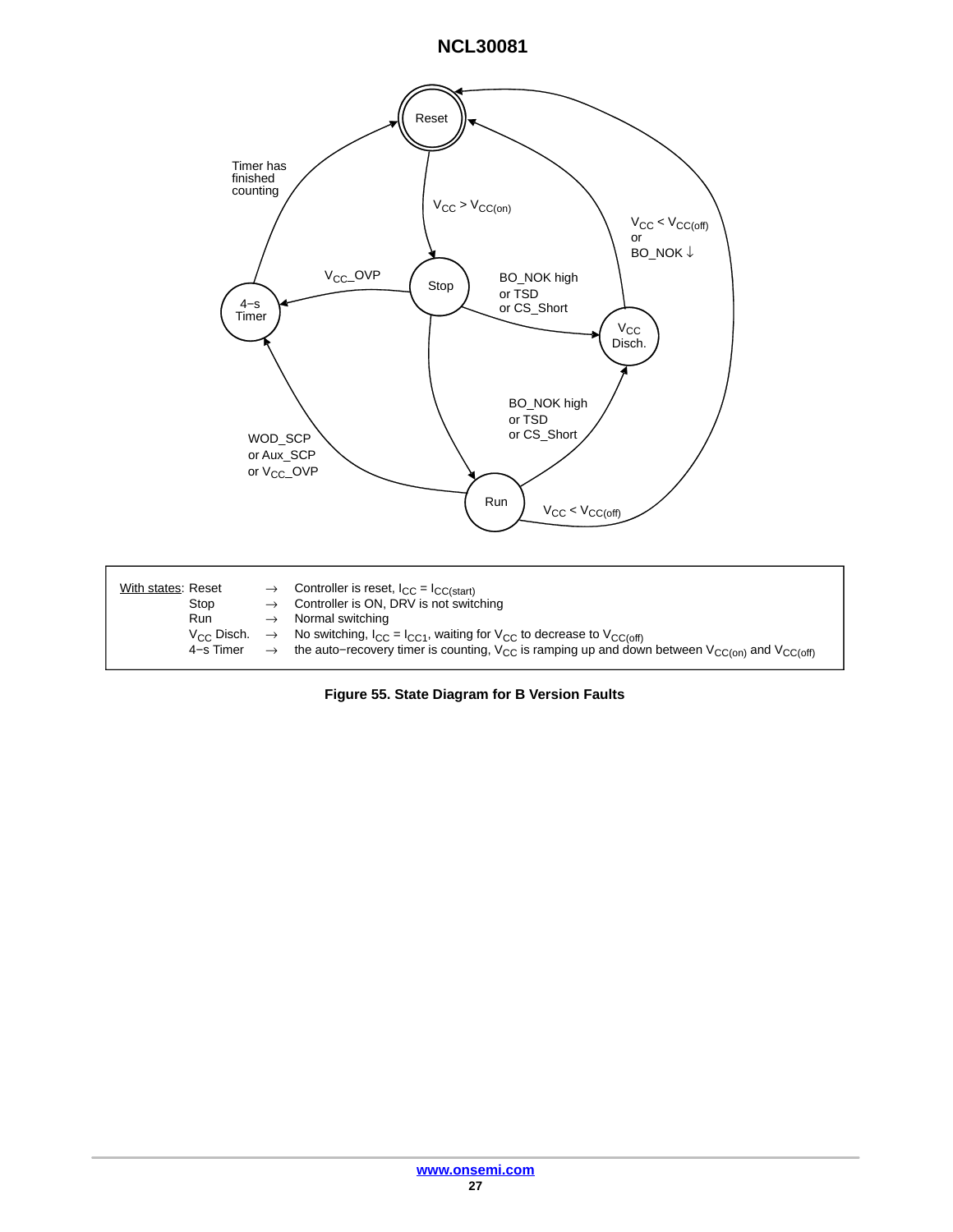![](_page_27_Figure_1.jpeg)

**Figure 56. State Diagram for A Version Faults**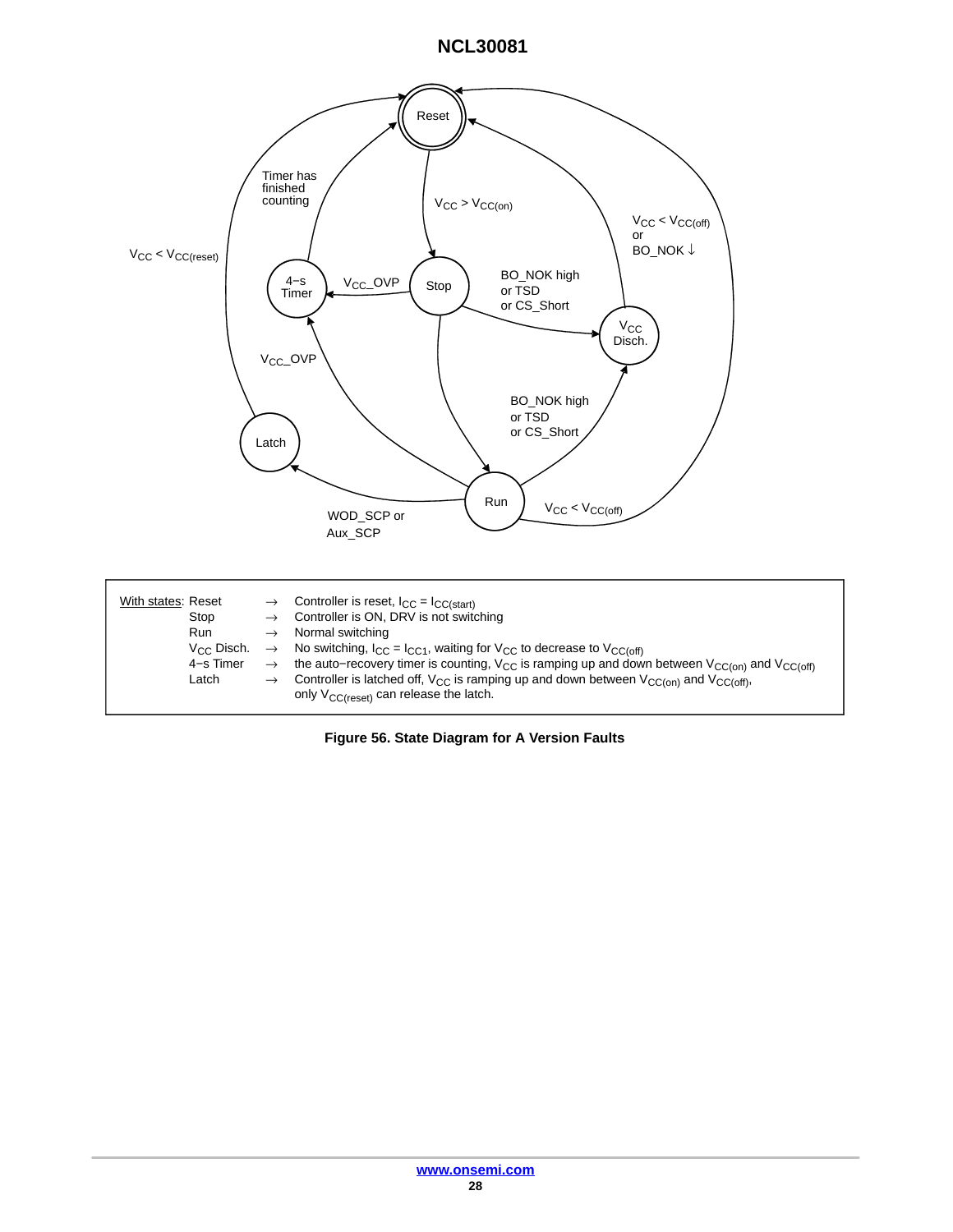#### **PACKAGE DIMENSIONS**

**TSOP−6** CASE 318G−02 ISSUE V

![](_page_28_Figure_3.jpeg)

![](_page_28_Figure_4.jpeg)

![](_page_28_Figure_5.jpeg)

NOTES: 1. DIMENSIONING AND TOLERANCING PER ASME Y14.5M, 1994. 2. CONTROLLING DIMENSION: MILLIMETERS.

- 
- 
- 3. MAXIMUM LEAD THICKNESS INCLUDES LEAD FINISH. MINIMUM<br>LEAD THICKNESS IS THE MINIMUM THICKNESS OF BASE MATERIAL.<br>4. DIMENSIONS D AND E1 DO NOT INCLUDE MOLD FLASH,<br>PROTRUSIONS, OR GATE BURRS. MOLD FLASH, PROTRUSIONS, OR<br>GA
- AND E1 ARE DETERMINED AT DATUM H. 5. PIN ONE INDICATOR MUST BE LOCATED IN THE INDICATED ZONE.

|                | <b>MILLIMETERS</b> |            |              |  |  |  |  |
|----------------|--------------------|------------|--------------|--|--|--|--|
| <b>DIM</b>     | <b>MIN</b>         | <b>NOM</b> | <b>MAX</b>   |  |  |  |  |
| A              | 0.90               | 1.00       | 1.10         |  |  |  |  |
| A1             | 0.01               | 0.06       | 0.10         |  |  |  |  |
| b              | 0.25               | 0.38       | 0.50         |  |  |  |  |
| c              | 0.10               | 0.18       | 0.26         |  |  |  |  |
| D              | 2.90               | 3.00       | 3.10         |  |  |  |  |
| Е              | 2.50               | 2.75       | 3.00         |  |  |  |  |
| E <sub>1</sub> | 1.30               | 1.50       | 1.70         |  |  |  |  |
| е              | 0.85               | 0.95       | 1.05         |  |  |  |  |
|                | 0.20               | 0.40       | 0.60         |  |  |  |  |
| L <sub>2</sub> | 0.25 BSC           |            |              |  |  |  |  |
| м              | $0^{\circ}$        |            | $10^{\circ}$ |  |  |  |  |

**SOLDERING FOOTPRINT\* RECOMMENDED**

![](_page_28_Figure_13.jpeg)

DIMENSIONS: MILLIMETERS

\*For additional information on our Pb−Free strategy and soldering details, please download the ON Semiconductor Soldering and Mounting Techniques Reference Manual, SOLDERRM/D.